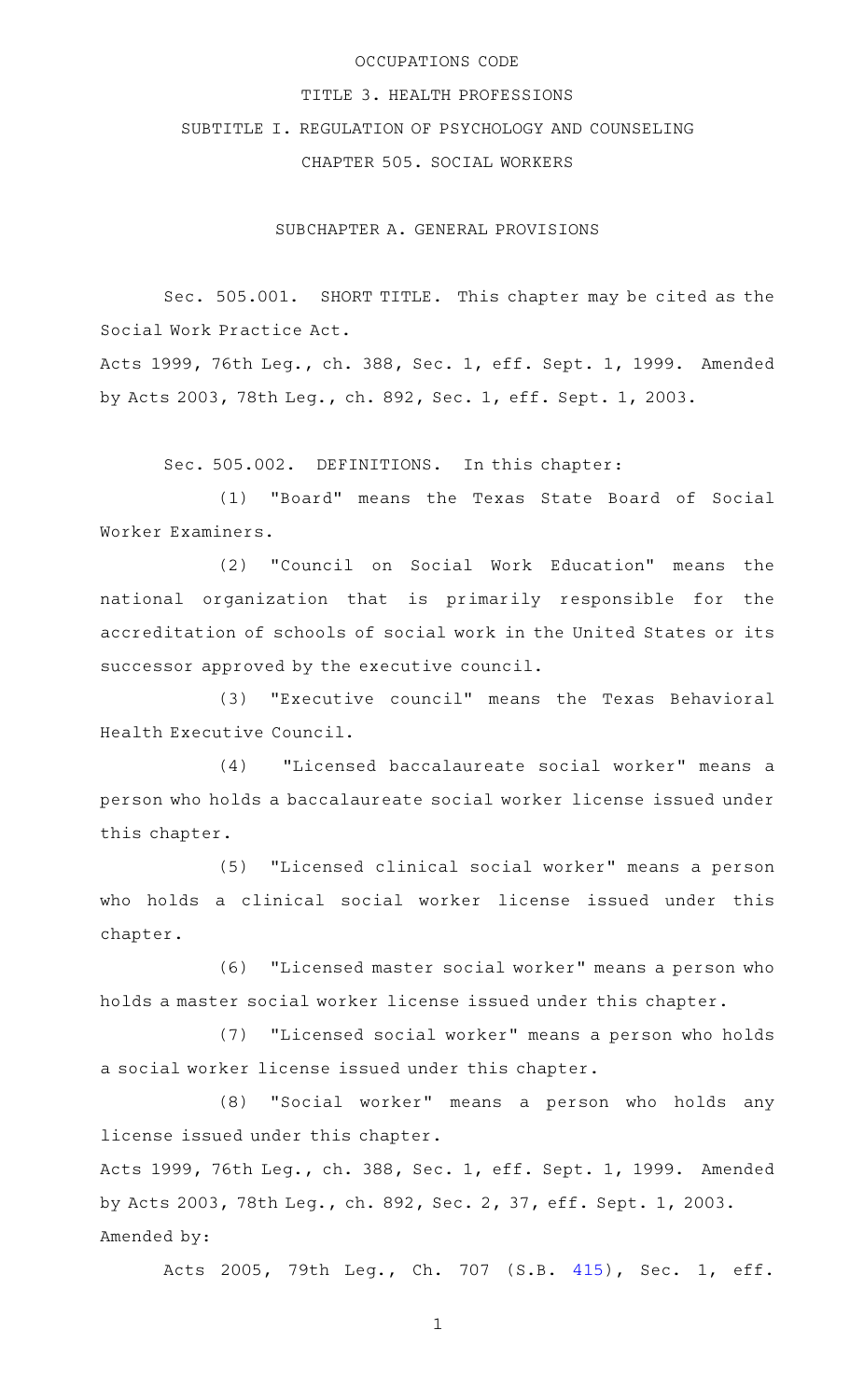September 1, 2005.

Acts 2015, 84th Leg., R.S., Ch. 1 (S.B. [219](http://www.legis.state.tx.us/tlodocs/84R/billtext/html/SB00219F.HTM)), Sec. 5.318(8), eff. April 2, 2015.

Acts 2019, 86th Leg., R.S., Ch. 768 (H.B. [1501\)](http://www.legis.state.tx.us/tlodocs/86R/billtext/html/HB01501F.HTM), Sec. 2.082, eff. September 1, 2019.

Sec. 505.0025. PRACTICE OF SOCIAL WORK. (a) The practice of social work is the application of social work theory, knowledge, methods, ethics, and the professional use of self to restore or enhance social, psychosocial, or biopsychosocial functioning of individuals, couples, families, groups, organizations, or communities.

(b) The practice of social work may include the provision of individual, conjoint, family, and group psychotherapy using the Diagnostic and Statistical Manual of Mental Disorders, the International Classification of Diseases, and other diagnostic classification systems in assessment, diagnosis, treatment, and other activities by a person licensed under this chapter. Added by Acts 2003, 78th Leg., ch. 892, Sec. 3, eff. Sept. 1, 2003.

Sec. 505.003. APPLICATIONS AND EXEMPTIONS.

(a) This chapter does not apply to:

(1) an activity conducted or a service performed by a person who is licensed, certified, or registered in a profession other than social work, including a physician, attorney, registered nurse, licensed vocational nurse, psychologist, occupational therapist, licensed marriage and family therapist, licensed chemical dependency counselor, or licensed professional counselor, if:

(A) the activity or service is conducted or performed within the scope of the person 's license, certificate, or registration;

(B) the person does not use a title listed in Section [505.351;](http://www.statutes.legis.state.tx.us/GetStatute.aspx?Code=OC&Value=505.351) and

(C) the person does not:

(i) represent the service as social work; (ii) represent that the person is a social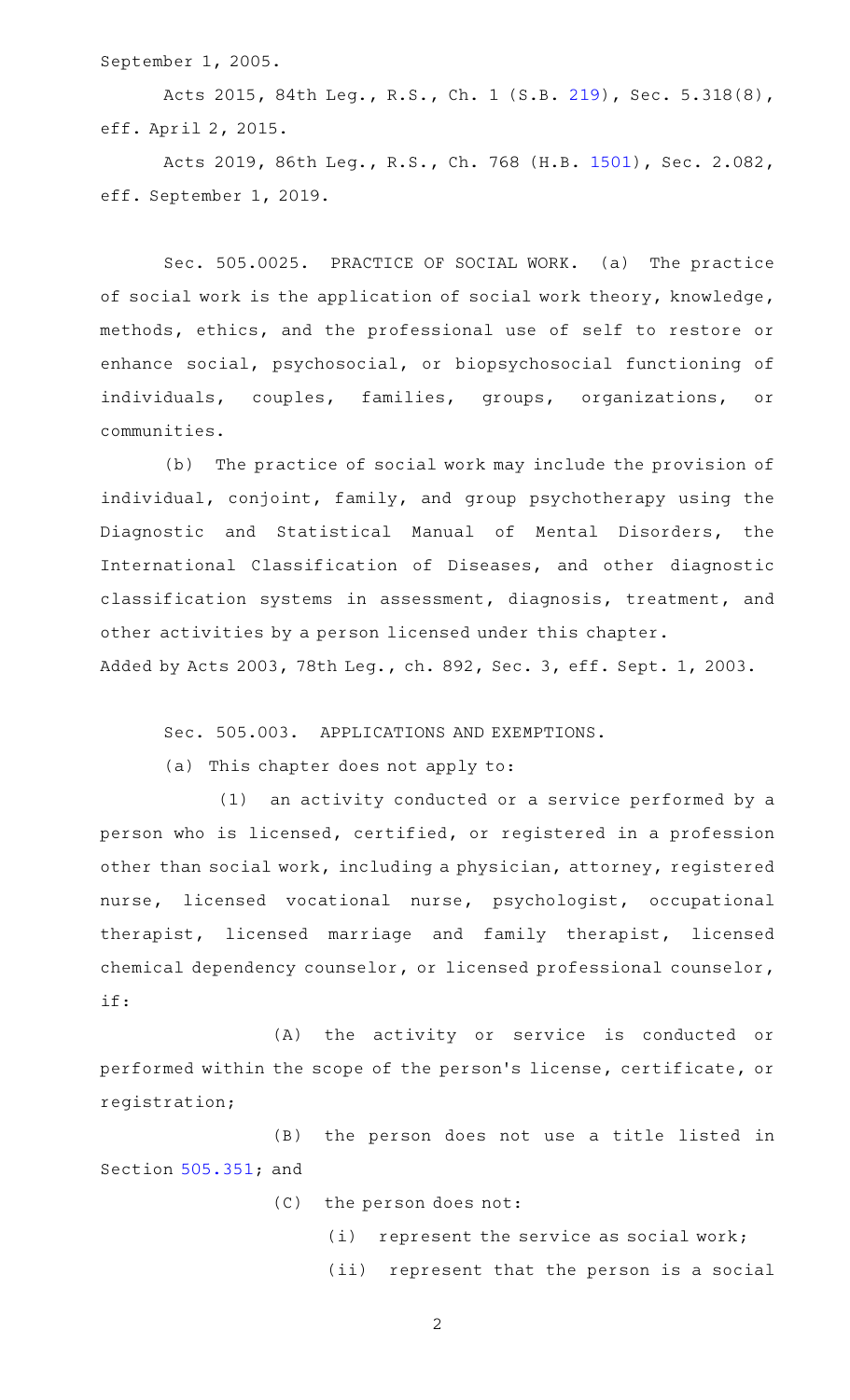worker; or

(iii) use a title that implies that the person is licensed in social work;

(2) a service performed by a person as a volunteer or staff member if the person does not:

 $(A)$  represent the service as social work;

 $(B)$  represent the person as a social worker; or

(C) use a title that implies that the person is licensed in social work;

(3) an activity conducted by a social work student, intern, or trainee in connection with an institution of higher education accredited by the Council on Social Work Education; or

(4) an activity conducted or a service performed by a pastoral care counselor who is acting within the person's ministerial capabilities and who does not use a title that implies that the counselor is licensed in social work, including:

(A) a Christian Science practitioner who is recognized by the Church of Christ Scientist as registered and published in the Christian Science Journal; and

 $(B)$  any other recognized religious practitioner.

(b) This chapter does not require a public agency or private employer, including a nonprofit corporation, to employ a person licensed under this chapter.

(c) A person who teaches social work at an institution of higher education or a private or independent institution of higher education as those terms are defined by Section [61.003](http://www.statutes.legis.state.tx.us/GetStatute.aspx?Code=ED&Value=61.003), Education Code, is not required to hold a license under this chapter to the extent the person confines the person 's activities to teaching and does not otherwise engage in the practice of social work.

Acts 1999, 76th Leg., ch. 388, Sec. 1, eff. Sept. 1, 1999. Amended by Acts 2003, 78th Leg., ch. 892, Sec. 4, eff. Sept. 1, 2003. Amended by:

Acts 2005, 79th Leg., Ch. 707 (S.B. [415\)](http://www.legis.state.tx.us/tlodocs/79R/billtext/html/SB00415F.HTM), Sec. 2, eff. September 1, 2005.

Acts 2011, 82nd Leg., R.S., Ch. 1141 (H.B. [1797](http://www.legis.state.tx.us/tlodocs/82R/billtext/html/HB01797F.HTM)), Sec. 1, eff. June 17, 2011.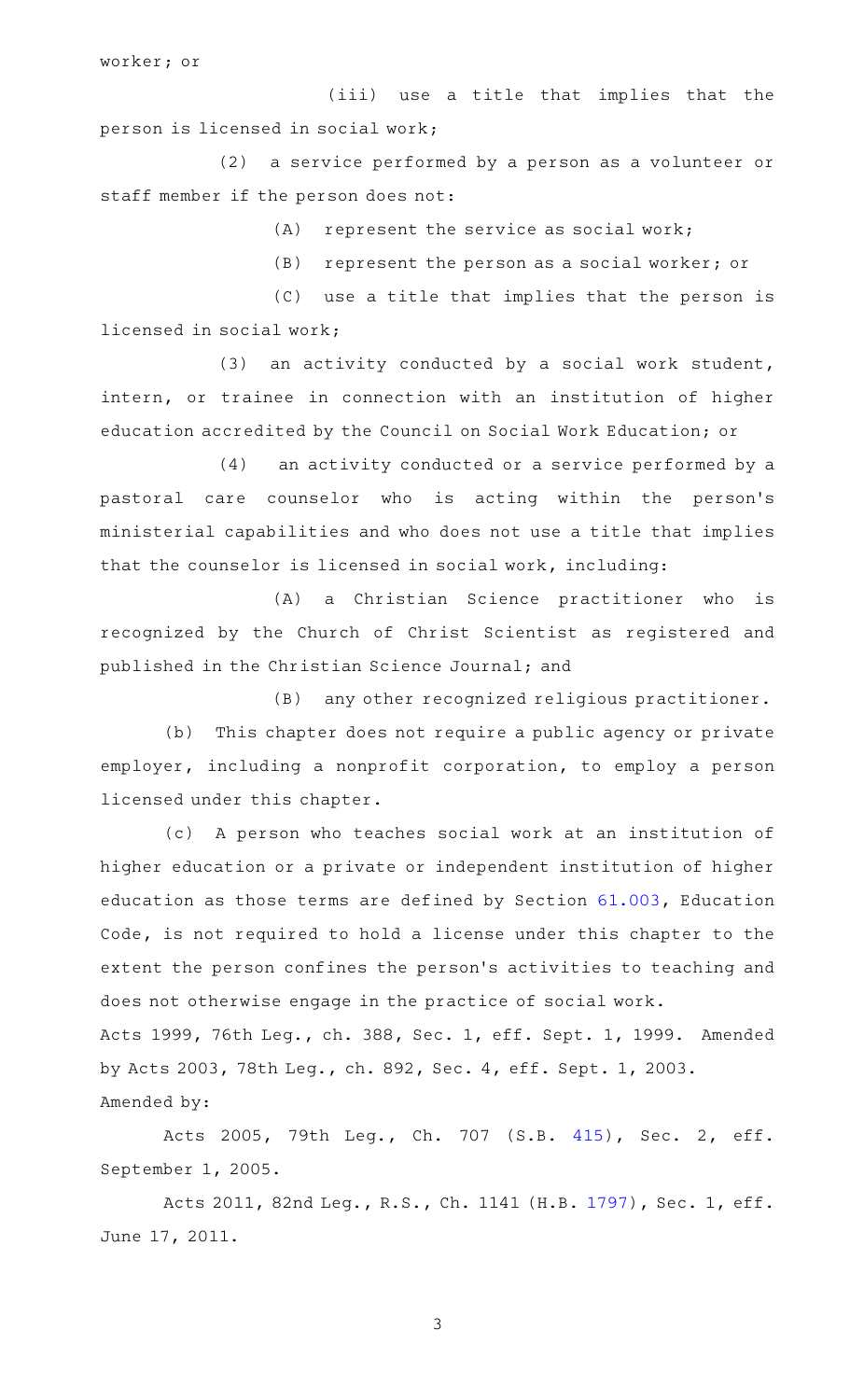Sec. 505.004. NONDISCRIMINATORY ACTIONS AND DECISIONS. An action taken or a decision made under this chapter, including an action or a decision relating to a license application, examination, regulation, or disciplinary proceeding, shall be taken or made without regard to sex, race, religion, national origin, color, or political affiliation.

Acts 1999, 76th Leg., ch. 388, Sec. 1, eff. Sept. 1, 1999.

#### SUBCHAPTER B. TEXAS STATE BOARD OF SOCIAL WORKER EXAMINERS

Sec. 505.101. BOARD; MEMBERSHIP. (a) The Texas State Board of Social Worker Examiners consists of nine members appointed by the governor with the advice and consent of the senate as follows:

(1) two members who are licensed master social workers;

(2) two members who are licensed baccalaureate social workers;

(3) two members who are licensed clinical social workers; and

 $(4)$  three members who represent the public.

(b) Appointments to the board shall be made without regard to the race, color, disability, sex, religion, age, or national origin of the appointee.

Acts 1999, 76th Leg., ch. 388, Sec. 1, eff. Sept. 1, 1999. Amended by Acts 2003, 78th Leg., ch. 892, Sec. 5, eff. Sept. 1, 2003. Amended by:

Acts 2005, 79th Leg., Ch. 707 (S.B. [415\)](http://www.legis.state.tx.us/tlodocs/79R/billtext/html/SB00415F.HTM), Sec. 4, eff. September 1, 2005.

Sec. 505.102. PUBLIC MEMBERSHIP ELIGIBILITY. (a) A public member of the board may not:

 $(1)$  be licensed under this chapter; or

(2) have an interest in the practice of social work other than as a consumer.

(b) A person is not eligible for appointment as a public member of the board if: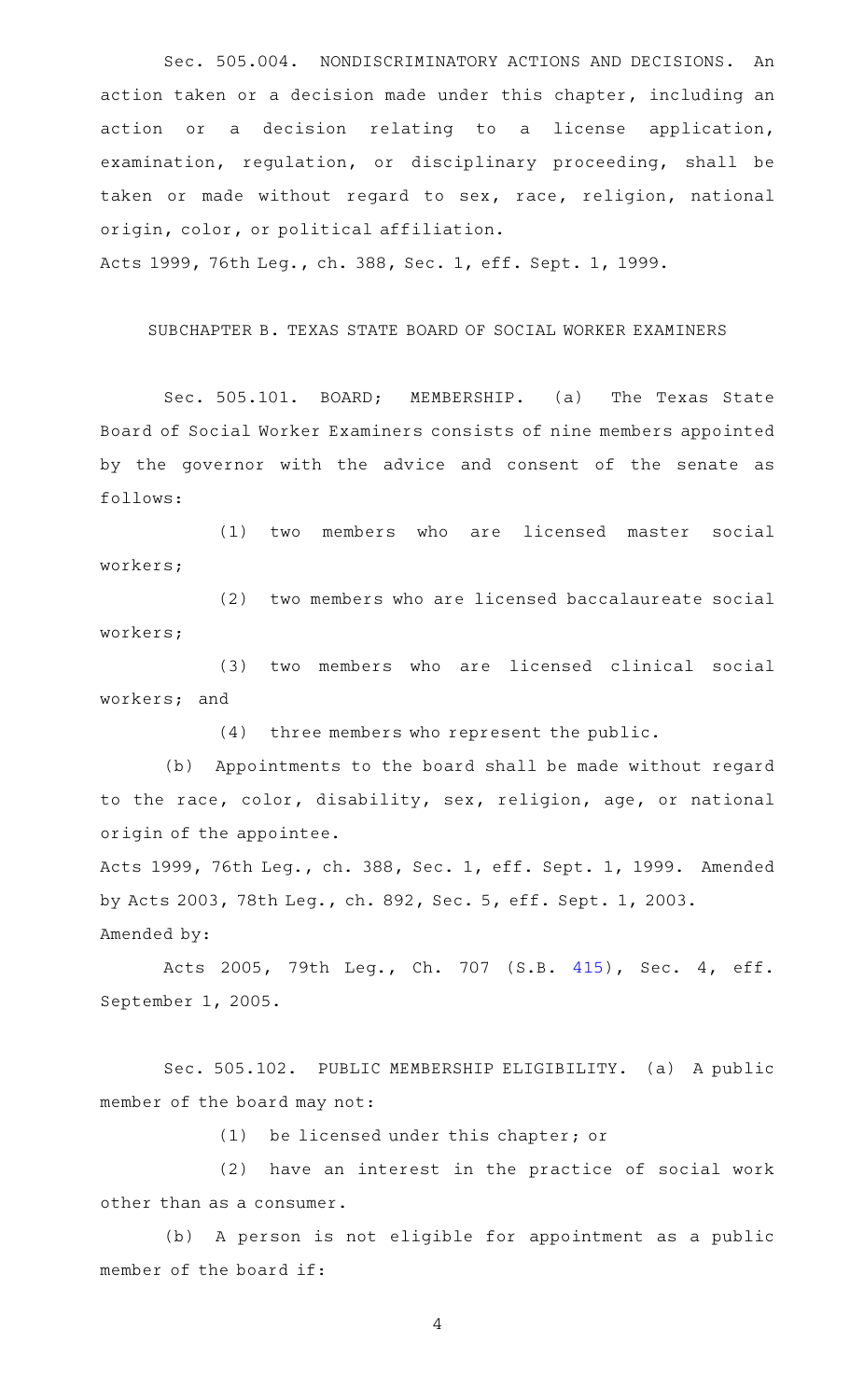(1) the person is registered, certified, or licensed by an occupational regulatory agency in the field of health care;

(2) the person's spouse is registered, certified, or licensed by an occupational regulatory agency in the field of mental health; or

(3) the person or the person's spouse:

(A) is employed by or participates in the management of a business entity or other organization regulated by or receiving funds from the board or executive council;

(B) owns or controls, directly or indirectly, more than a 10 percent interest in a business entity or other organization regulated by or receiving funds from the board or executive council; or

(C) uses or receives a substantial amount of tangible goods, services, or funds from the board or executive council, other than compensation or reimbursement authorized by law for board membership, attendance, or expenses. Acts 1999, 76th Leg., ch. 388, Sec. 1, eff. Sept. 1, 1999.

Amended by:

Acts 2005, 79th Leg., Ch. 707 (S.B. [415\)](http://www.legis.state.tx.us/tlodocs/79R/billtext/html/SB00415F.HTM), Sec. 5, eff. September 1, 2005.

Acts 2019, 86th Leg., R.S., Ch. 768 (H.B. [1501\)](http://www.legis.state.tx.us/tlodocs/86R/billtext/html/HB01501F.HTM), Sec. 2.083, eff. September 1, 2019.

Sec. 505.103. MEMBERSHIP RESTRICTIONS. (a) In this section, "Texas trade association" means a cooperative and voluntarily joined statewide association of business or professional competitors in this state designed to assist its members and its industry or profession in dealing with mutual business or professional problems and in promoting their common interest.

(b) A person may not be a member of the board if:

(1) the person is an officer, employee, or paid consultant of a Texas trade association in the field of health care; or

 $(2)$  the person's spouse is an officer, manager, or paid consultant of a Texas trade association in the field of mental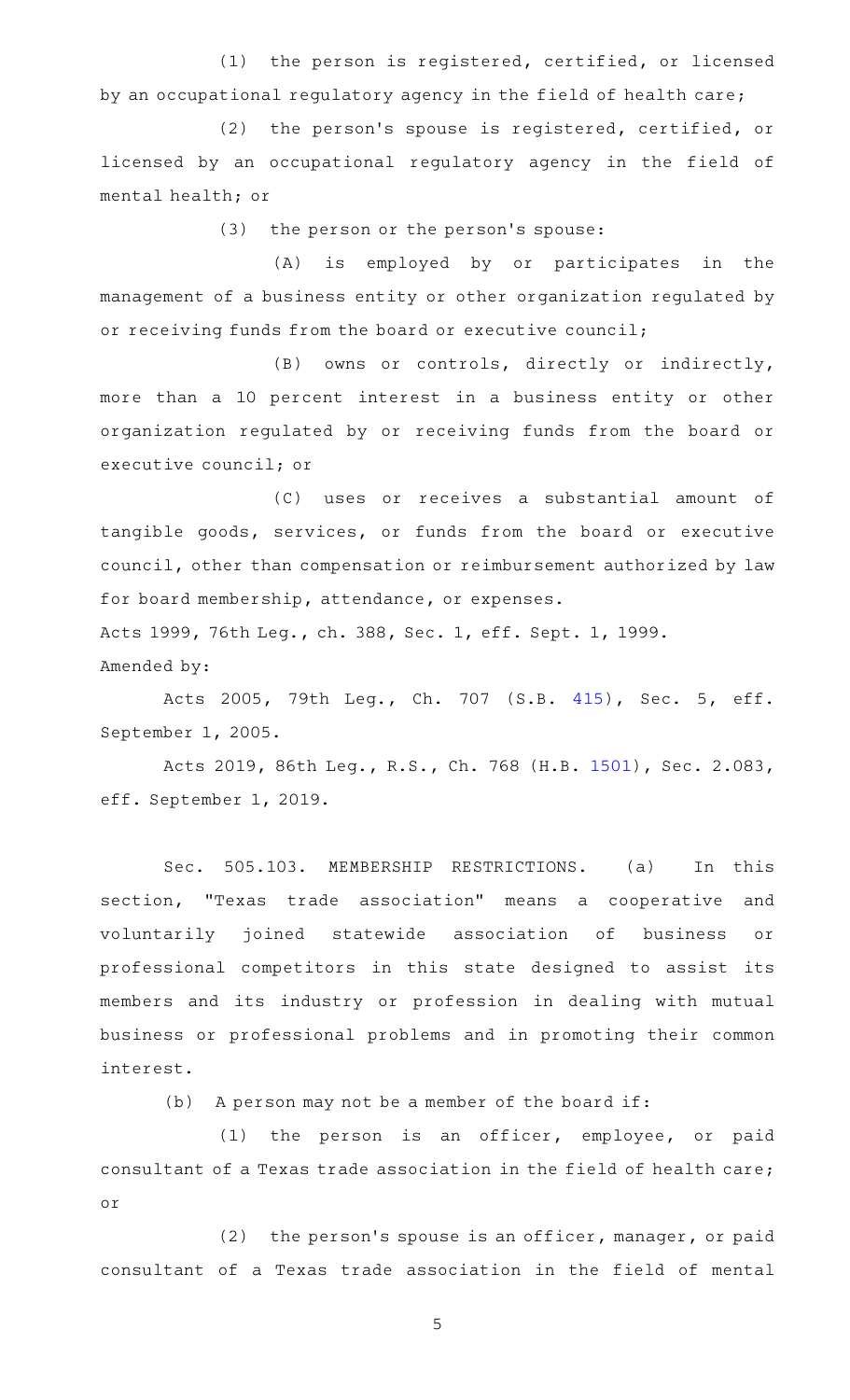health.

(c) A person may not be a member of the board if the person is required to register as a lobbyist under Chapter [305](http://www.statutes.legis.state.tx.us/GetStatute.aspx?Code=GV&Value=305), Government Code, because of the person's activities for compensation on behalf of a profession related to the operation of the board. Acts 1999, 76th Leg., ch. 388, Sec. 1, eff. Sept. 1, 1999. Amended by:

Acts 2005, 79th Leg., Ch. 707 (S.B. [415\)](http://www.legis.state.tx.us/tlodocs/79R/billtext/html/SB00415F.HTM), Sec. 6, eff. September 1, 2005.

Acts 2019, 86th Leg., R.S., Ch. 768 (H.B. [1501\)](http://www.legis.state.tx.us/tlodocs/86R/billtext/html/HB01501F.HTM), Sec. 2.084, eff. September 1, 2019.

Acts 2019, 86th Leg., R.S., Ch. 768 (H.B. [1501\)](http://www.legis.state.tx.us/tlodocs/86R/billtext/html/HB01501F.HTM), Sec. 2.085, eff. September 1, 2019.

Sec. 505.104. TERMS; VACANCY. (a) Members of the board serve staggered six-year terms. The terms of one-third of the members expire February 1 of each odd-numbered year.

(b) A person who is appointed to fill a vacancy on the board shall serve as a board member for the remainder of the unexpired term.

Acts 1999, 76th Leg., ch. 388, Sec. 1, eff. Sept. 1, 1999.

Sec. 505.105. GROUNDS FOR REMOVAL. (a) It is a ground for removal from the board that a member:

(1) does not have at the time of taking office the qualifications required by Sections [505.101](http://www.statutes.legis.state.tx.us/GetStatute.aspx?Code=OC&Value=505.101) and [505.102](http://www.statutes.legis.state.tx.us/GetStatute.aspx?Code=OC&Value=505.102)(a);

(2) does not maintain during service on the board the qualifications required by Sections [505.101](http://www.statutes.legis.state.tx.us/GetStatute.aspx?Code=OC&Value=505.101) and [505.102](http://www.statutes.legis.state.tx.us/GetStatute.aspx?Code=OC&Value=505.102)(a);

(3) is ineligible for membership under Section [505.103;](http://www.statutes.legis.state.tx.us/GetStatute.aspx?Code=OC&Value=505.103)

 $(4)$  cannot, because of illness or disability, discharge the member 's duties for a substantial part of the member 's term; or

(5) is absent from more than half of the regularly scheduled board meetings that the member is eligible to attend during a calendar year without an excuse approved by a majority vote of the board.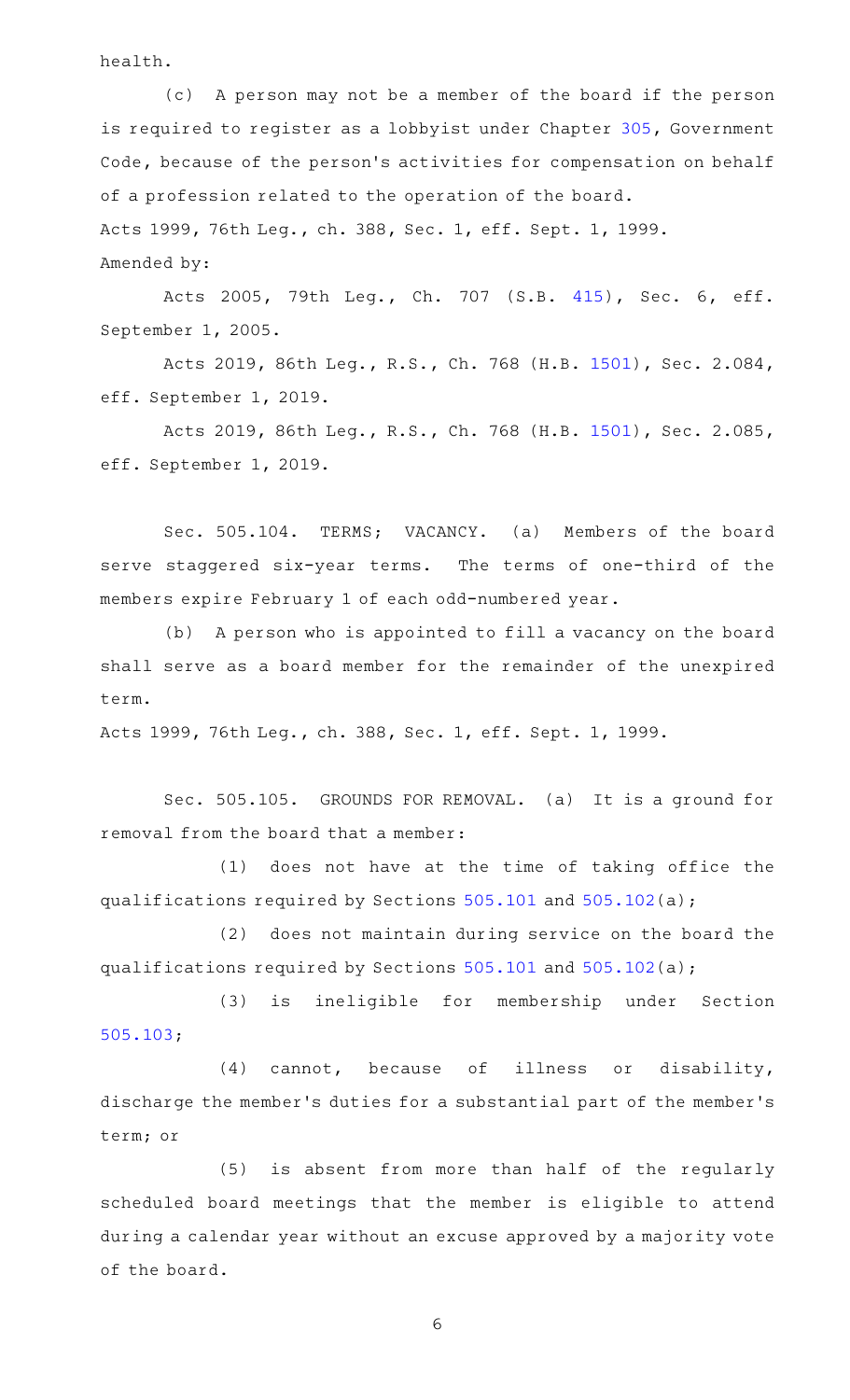(b) The validity of an action of the board is not affected by the fact that it is taken when a ground for removal of a board member exists.

(c) If the executive director has knowledge that a potential ground for removal exists, the executive director shall notify the presiding officer of the board of the potential ground. The presiding officer shall then notify the governor and the attorney general that a potential ground for removal exists. If the potential ground for removal involves the presiding officer, the executive director shall notify the next highest ranking officer of the board, who shall then notify the governor and attorney general that a potential ground for removal exists.

Acts 1999, 76th Leg., ch. 388, Sec. 1, eff. Sept. 1, 1999. Amended by:

Acts 2005, 79th Leg., Ch. 707 (S.B. [415\)](http://www.legis.state.tx.us/tlodocs/79R/billtext/html/SB00415F.HTM), Sec. 7, eff. September 1, 2005.

Sec. 505.106. EXPENSE REIMBURSEMENT. Each board member is entitled to reimbursement for expenses incurred in traveling to and from the business of the board at the rates provided in the General Appropriations Act for state employees. A member may not receive actual or necessary expenses except for travel to and from meetings.

Acts 1999, 76th Leg., ch. 388, Sec. 1, eff. Sept. 1, 1999.

Sec. 505.107. OFFICERS. (a) The governor shall designate one board member as presiding officer. The presiding officer serves in that capacity at the will of the governor.

(b) The board shall elect other officers at the first regular meeting of the board each year. Acts 1999, 76th Leg., ch. 388, Sec. 1, eff. Sept. 1, 1999.

Sec. 505.108. MEETINGS. (a) The board shall hold a meeting at least once a year.

(b) The board may hold other regular meetings as provided by board rule and special meetings as determined by the board. Acts 1999, 76th Leg., ch. 388, Sec. 1, eff. Sept. 1, 1999.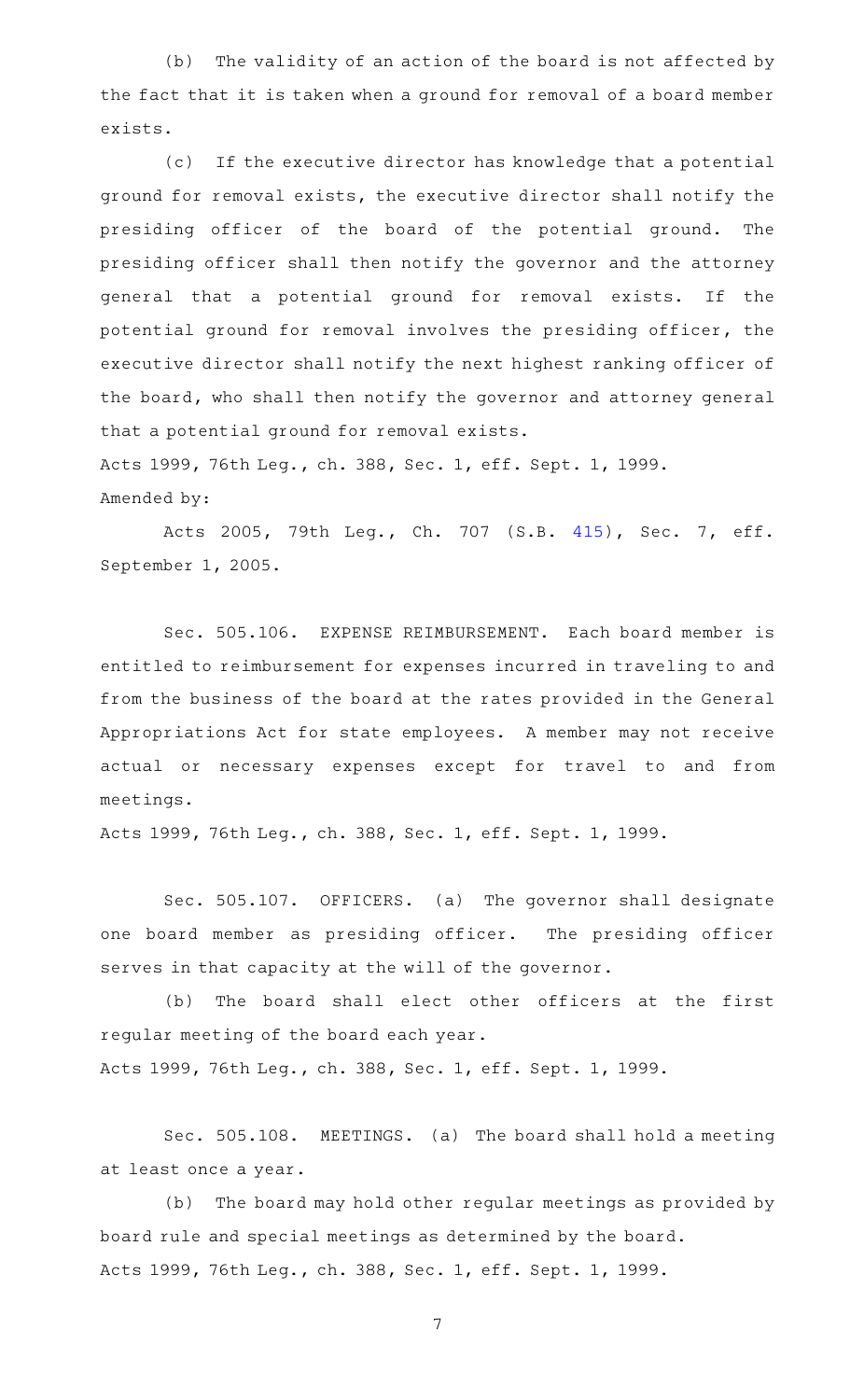Sec. 505.109. TRAINING. (a) A person who is appointed to and qualifies for office as a member of the board may not vote, deliberate, or be counted as a member in attendance at a meeting of the board until the person completes a training program that complies with this section.

(b) The training program must provide the person with information regarding:

 $(1)$  the law governing board operations;

(2) the programs, functions, rules, and budget of the board;

(3) the scope of and limitations on the rulemaking authority of the board;

(4) the types of board rules, interpretations, and enforcement actions that may implicate federal antitrust law by limiting competition or impacting prices charged by persons engaged in a profession or business the board regulates, including any rule, interpretation, or enforcement action that:

(A) regulates the scope of practice of persons in a profession or business the board regulates;

(B) restricts advertising by persons in a profession or business the board regulates;

(C) affects the price of goods or services provided by persons in a profession or business the board regulates; or

(D) restricts participation in a profession or business the board regulates;

(5) the results of the most recent formal audit of the board;

 $(6)$  the requirements of:

(A) laws relating to open meetings, public information, administrative procedure, and disclosure of conflicts of interest; and

(B) other laws applicable to members of the board in performing their duties; and

(7) any applicable ethics policies adopted by the board or the Texas Ethics Commission.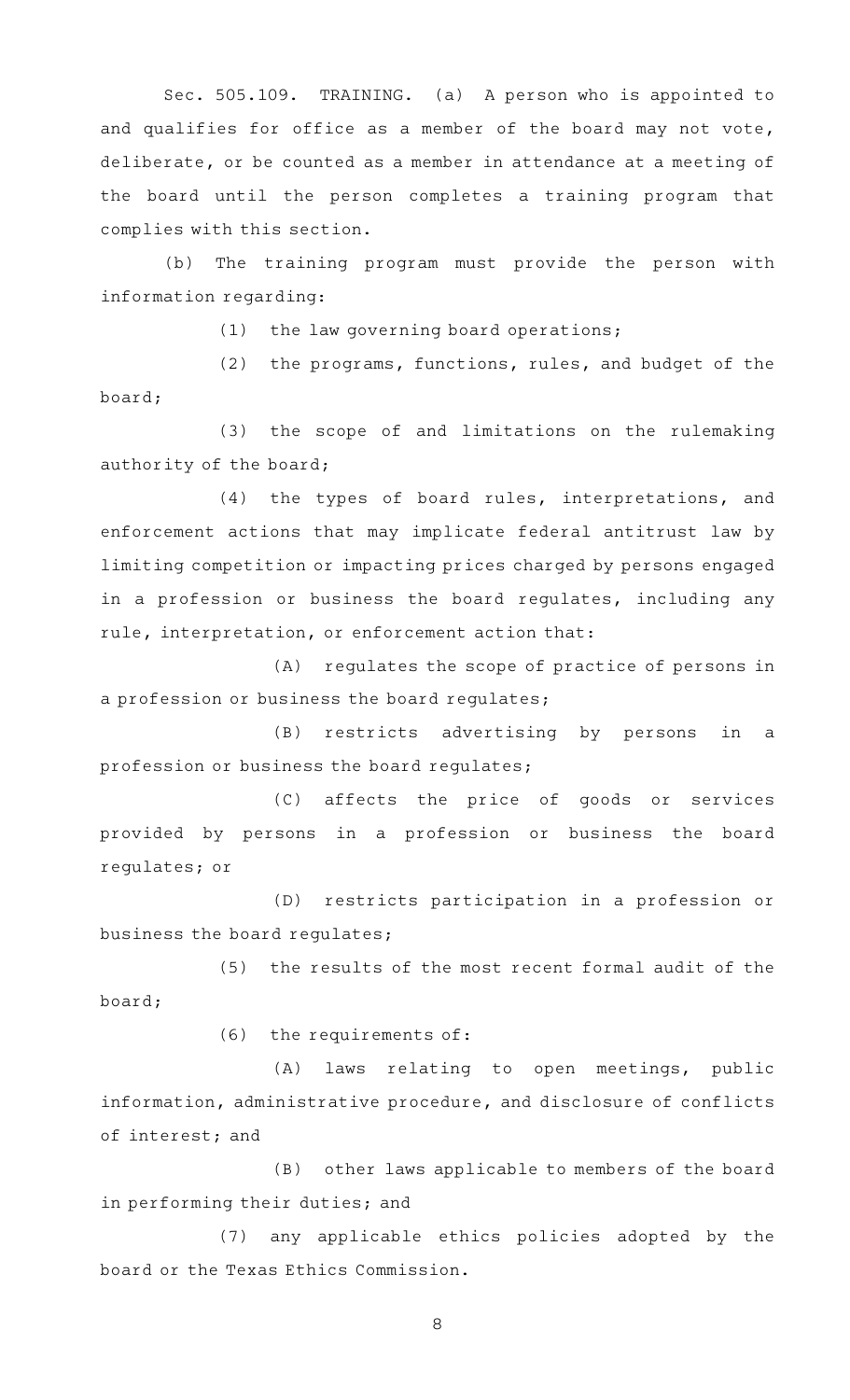(c)AAA person appointed to the board is entitled to reimbursement, as provided by the General Appropriations Act, for the travel expenses incurred in attending the training program regardless of whether the attendance at the program occurs before or after the person qualifies for office.

(d) The executive director of the executive council shall create a training manual that includes the information required by Subsection (b). The executive director shall distribute a copy of the training manual annually to each board member. Each member of the board shall sign and submit to the executive director a statement acknowledging that the member received and has reviewed the training manual.

Acts 1999, 76th Leg., ch. 388, Sec. 1, eff. Sept. 1, 1999. Amended by:

Acts 2005, 79th Leg., Ch. 707 (S.B. [415\)](http://www.legis.state.tx.us/tlodocs/79R/billtext/html/SB00415F.HTM), Sec. 8, eff. September 1, 2005.

Acts 2019, 86th Leg., R.S., Ch. 768 (H.B. [1501\)](http://www.legis.state.tx.us/tlodocs/86R/billtext/html/HB01501F.HTM), Sec. 2.086, eff. September 1, 2019.

#### SUBCHAPTER D. POWERS AND DUTIES

Sec. 505.201. GENERAL RULEMAKING AND ENFORCEMENT AUTHORITY OF EXECUTIVE COUNCIL. (a) The executive council may:

(1) adopt and enforce rules necessary to perform the executive council's duties under this chapter;

(2) establish standards of conduct and ethics for license holders; and

(3) ensure strict compliance with and enforcement of this chapter.

(b) The executive council by rule may define a term not defined under Section [505.002](http://www.statutes.legis.state.tx.us/GetStatute.aspx?Code=OC&Value=505.002) if a definition is necessary to administer or enforce this chapter.

(c) For each type of license issued under this chapter, the executive council shall establish:

- $(1)$  the minimum eligibility requirements;
- (2) educational requirements;
- (3) professional experience criteria;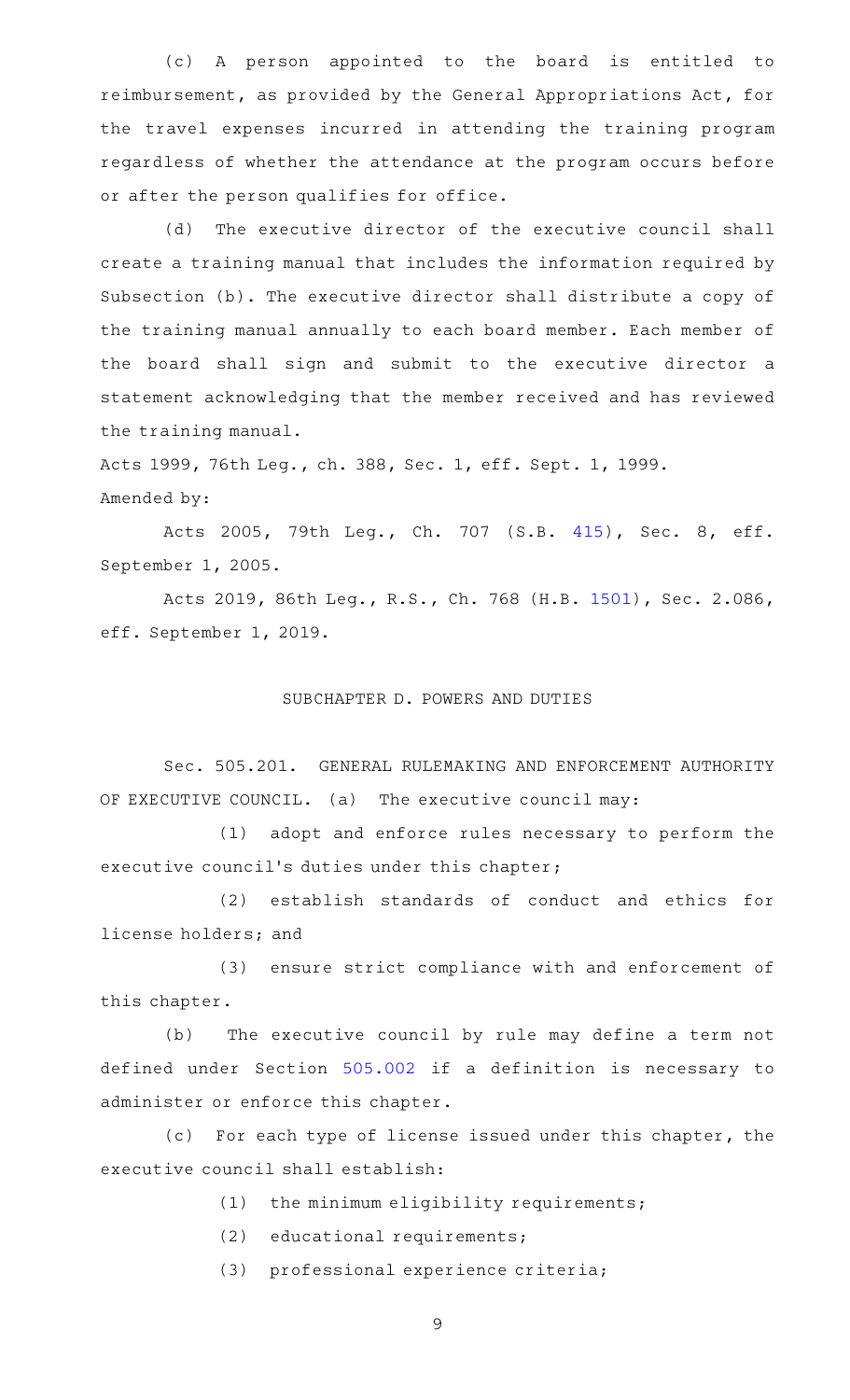$(4)$  supervision requirements; and

(5) independent practice criteria.

(d) The executive council shall establish procedures for recognition of independent practice.

Acts 1999, 76th Leg., ch. 388, Sec. 1, eff. Sept. 1, 1999. Amended by Acts 2001, 77th Leg., ch. 431, Sec. 1, eff. May 28, 2001; Acts 2003, 78th Leg., ch. 892, Sec. 6, eff. Sept. 1, 2003. Amended by:

Acts 2015, 84th Leg., R.S., Ch. 1 (S.B. [219](http://www.legis.state.tx.us/tlodocs/84R/billtext/html/SB00219F.HTM)), Sec. 5.119, eff. April 2, 2015.

Acts 2019, 86th Leg., R.S., Ch. 768 (H.B. [1501\)](http://www.legis.state.tx.us/tlodocs/86R/billtext/html/HB01501F.HTM), Sec. 2.087, eff. September 1, 2019.

Sec. 505.2015. BOARD DUTIES. The board shall propose to the executive council:

(1) rules regarding:

(A) the qualifications necessary to obtain a license or order of recognition of specialty, including rules limiting an applicant 's eligibility for a license or order based on the applicant 's criminal history;

(B) the scope of practice of and standards of care and ethical practice for social work; and

(C) continuing education requirements for license holders or holders of orders of recognition of specialty; and

 $(2)$  a schedule of sanctions for violations of this chapter or rules adopted under this chapter. Added by Acts 2019, 86th Leg., R.S., Ch. 768 (H.B. [1501](http://www.legis.state.tx.us/tlodocs/86R/billtext/html/HB01501F.HTM)), Sec. 2.088, eff. September 1, 2019.

Sec. 505.206. ROSTER OF INDEPENDENT SOCIAL WORKERS. The executive council shall publish a roster of persons recognized under Section [505.307](http://www.statutes.legis.state.tx.us/GetStatute.aspx?Code=OC&Value=505.307) as qualified for the independent practice of social work.

Acts 1999, 76th Leg., ch. 388, Sec. 1, eff. Sept. 1, 1999. Amended by Acts 2003, 78th Leg., ch. 892, Sec. 8, eff. Sept. 1, 2003. Amended by: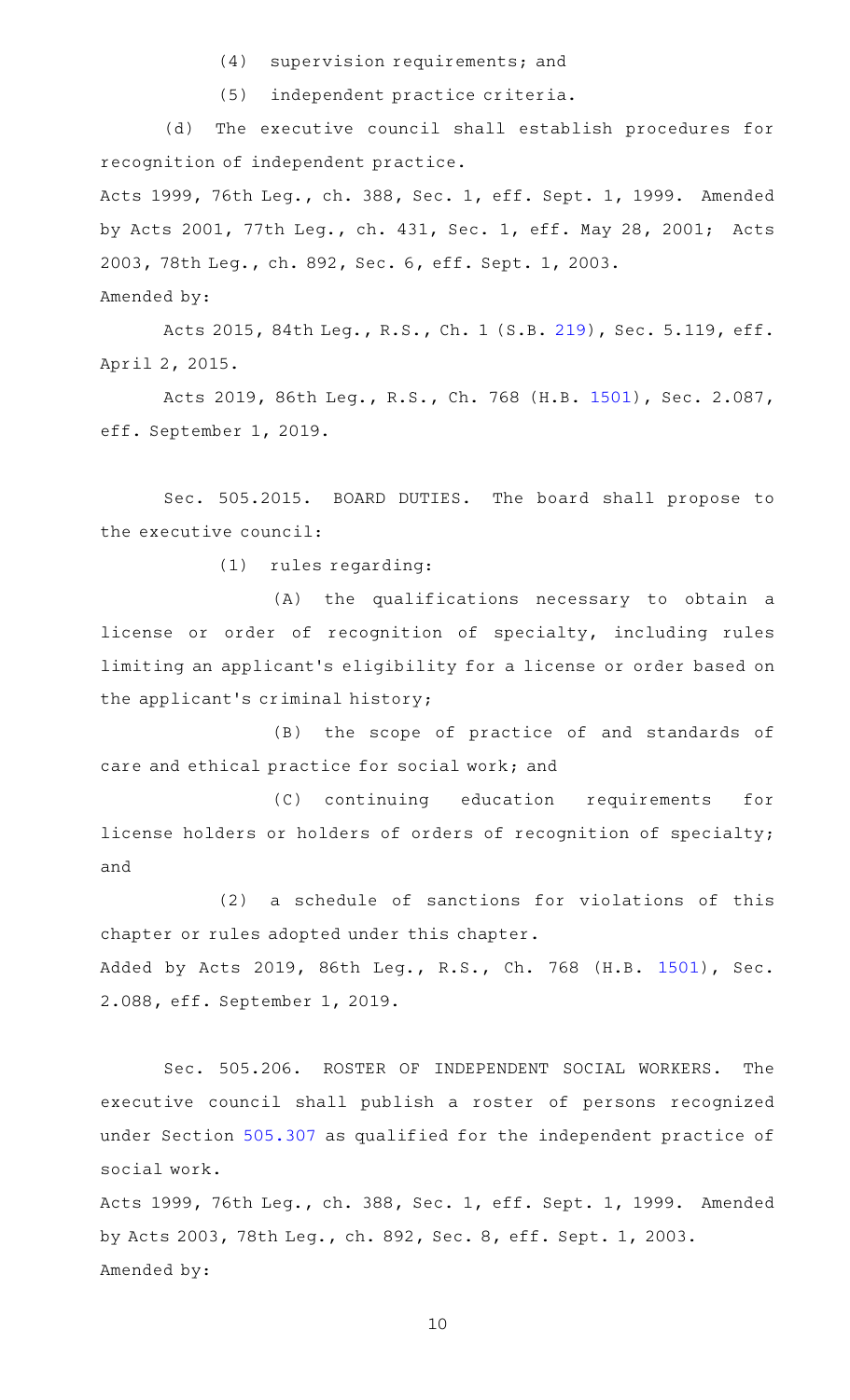Acts 2019, 86th Leg., R.S., Ch. 768 (H.B. [1501\)](http://www.legis.state.tx.us/tlodocs/86R/billtext/html/HB01501F.HTM), Sec. 2.089, eff. September 1, 2019.

#### SUBCHAPTER F. SPECIALTY AREAS OF SOCIAL WORK

Sec. 505.301. ESTABLISHMENT OF SPECIALTY AREA. (a) The executive council may establish within the scope of social work practice and this chapter specialty areas of social work for license holders under this chapter who are licensed in good standing if establishment of the specialty areas:

 $(1)$  is necessary to promote the public interest; and

(2) assists the public in identifying qualified persons in a social work practice specialty.

(b) The executive council may not authorize a specialty area within the practice of social work unless the executive council sets the minimum qualifications for social work practice with appropriate supervision and examination, as determined by the executive council.

(c) The executive council may not establish a specialty area of social work or a specialty area identification that conflicts with a state licensing law.

Acts 1999, 76th Leg., ch. 388, Sec. 1, eff. Sept. 1, 1999. Amended by Acts 2003, 78th Leg., ch. 892, Sec. 11, eff. Sept. 1, 2003. Amended by:

Acts 2019, 86th Leg., R.S., Ch. 768 (H.B. [1501\)](http://www.legis.state.tx.us/tlodocs/86R/billtext/html/HB01501F.HTM), Sec. 2.090, eff. September 1, 2019.

Sec. 505.302. REGULATION OF SPECIALTY AREAS. (a) In establishing a specialty area of social work, the executive council shall:

 $(1)$  define the scope of the specialty;

(2) establish qualifications for specialty area practitioners that describe, in accordance with Subdivision (1), the scope of the specialty area;

(3) adopt rules of conduct to ensure strict compliance with and enforcement of this chapter; and

(4) adopt rules for the suspension or revocation of an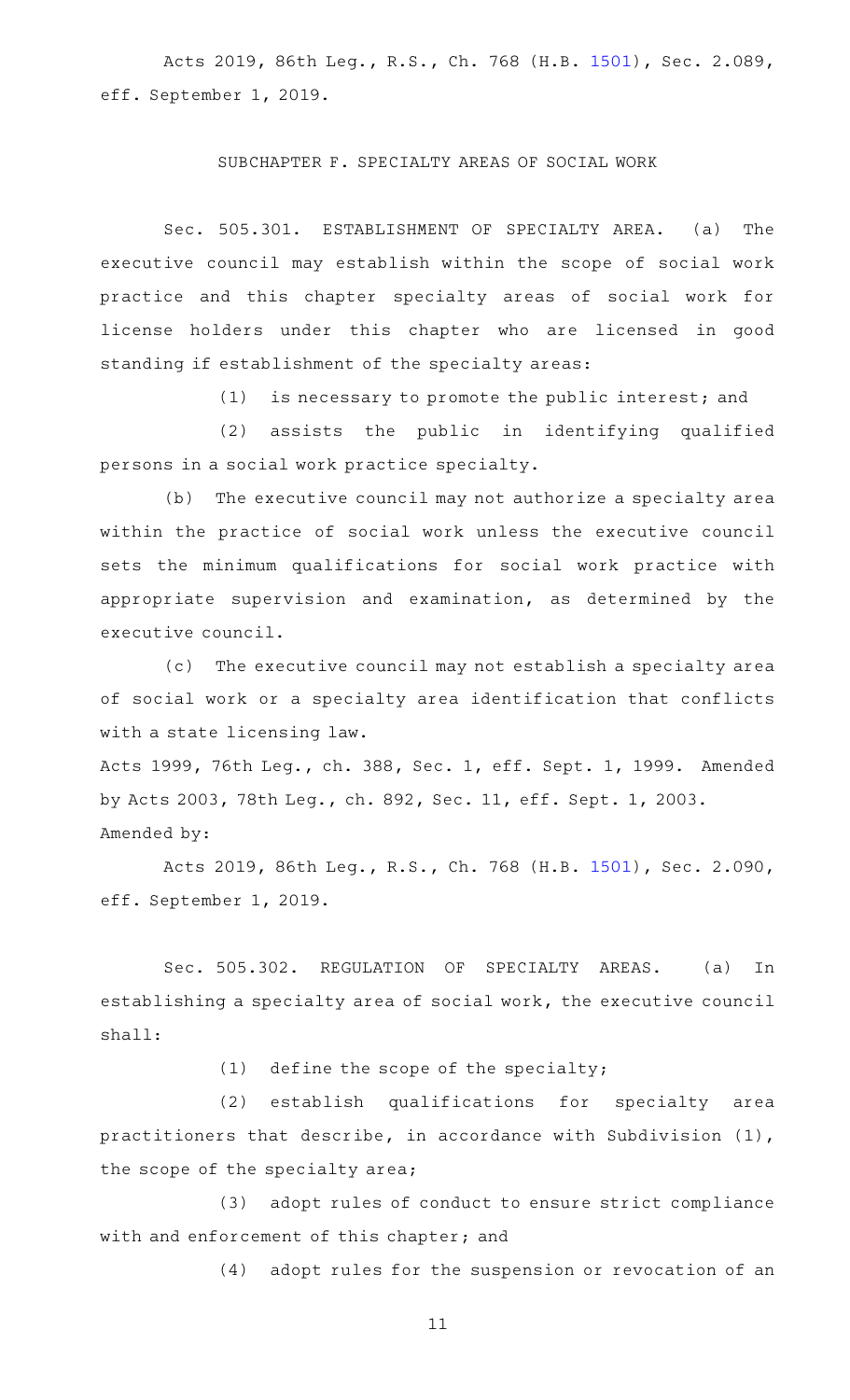order of recognition of specialty.

(b) A person who is not recognized as satisfying the qualifications for a specialty area may not practice in the specialty area.

Acts 1999, 76th Leg., ch. 388, Sec. 1, eff. Sept. 1, 1999. Amended by:

Acts 2019, 86th Leg., R.S., Ch. 768 (H.B. [1501\)](http://www.legis.state.tx.us/tlodocs/86R/billtext/html/HB01501F.HTM), Sec. 2.091, eff. September 1, 2019.

Sec. 505.303. CLINICAL SOCIAL WORK SPECIALTY. (a) The executive council shall establish a specialty area for the practice of clinical social work that is available only to a licensed master social worker who satisfies the minimum number of years of active social work practice with appropriate supervision and clinical examination, as determined by the executive council.

(b) A person may not use the title "Licensed Clinical Social Worker" or the initials "LCSW" unless the person is recognized as qualified for the independent practice of clinical social work.

(c) For purposes of Subchapter [C](http://www.statutes.legis.state.tx.us/GetStatute.aspx?Code=IN&Value=1451.101), Chapter  $1451$ , Insurance Code:

(1) a person recognized as qualified for the independent practice of clinical social work may use the title "Licensed Clinical Social Worker" or another title approved by the executive council; and

(2) a title approved by the executive council under this subsection has the same meaning and effect as the title "Licensed Clinical Social Worker."

Acts 1999, 76th Leg., ch. 388, Sec. 1, eff. Sept. 1, 1999. Amended by Acts 2003, 78th Leg., ch. 892, Sec. 12, eff. Sept. 1, 2003. Amended by:

Acts 2005, 79th Leg., Ch. 728 (H.B. [2018\)](http://www.legis.state.tx.us/tlodocs/79R/billtext/html/HB02018F.HTM), Sec. 11.148, eff. September 1, 2005.

Acts 2019, 86th Leg., R.S., Ch. 768 (H.B. [1501\)](http://www.legis.state.tx.us/tlodocs/86R/billtext/html/HB01501F.HTM), Sec. 2.092, eff. September 1, 2019.

Sec. 505.304. ORDER OF RECOGNITION OF SPECIALTY. (a) The executive council shall prescribe the name, design, and content of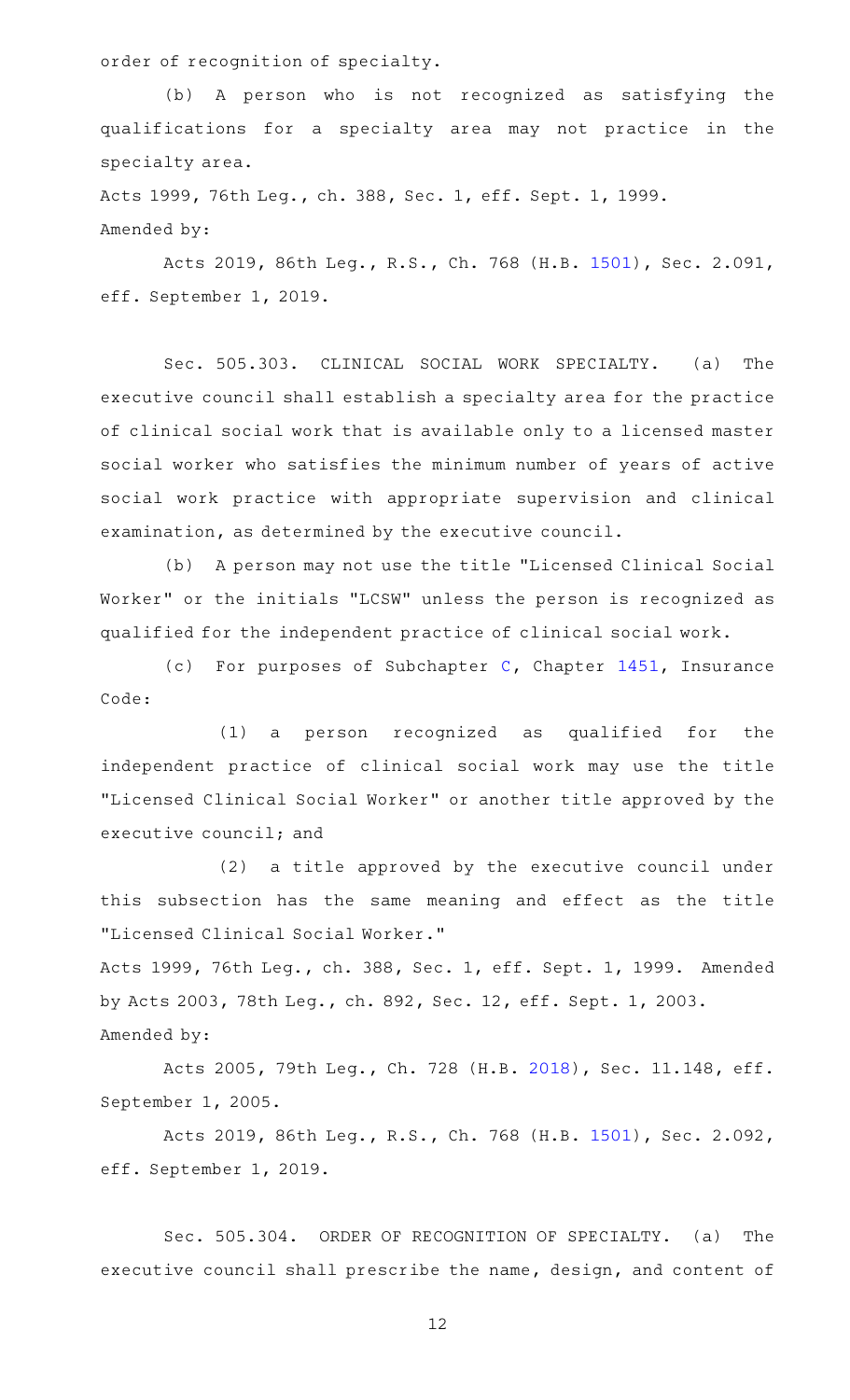an order of recognition of specialty.

(b) An order of recognition of specialty must:

(1) state the full name of the person recognized in the order; and

 $(2)$  state the official specialty serial number. Acts 1999, 76th Leg., ch. 388, Sec. 1, eff. Sept. 1, 1999. Amended by:

Acts 2019, 86th Leg., R.S., Ch. 768 (H.B. [1501\)](http://www.legis.state.tx.us/tlodocs/86R/billtext/html/HB01501F.HTM), Sec. 2.093, eff. September 1, 2019.

Sec. 505.305. RECOGNITION OF SPECIALTY; ISSUANCE OF ORDER. (a) The executive council shall recognize a social worker as qualified for the practice of a specialty area of social work if the social worker satisfies the recognition requirements established by the executive council and the executive council determines that the person is worthy of the public trust in performing services within the scope of the specialty area.

(b) The executive council shall issue an order of recognition of specialty to a social worker who is recognized as qualified for the practice of a specialty area of social work. The order of recognition of specialty evidences the state 's recognition of the social worker as a specialty social work practitioner under the identification or title designated by the executive council. Acts 1999, 76th Leg., ch. 388, Sec. 1, eff. Sept. 1, 1999. Amended by Acts 2003, 78th Leg., ch. 892, Sec. 13, eff. Sept. 1, 2003. Amended by:

Acts 2019, 86th Leg., R.S., Ch. 768 (H.B. [1501\)](http://www.legis.state.tx.us/tlodocs/86R/billtext/html/HB01501F.HTM), Sec. 2.094, eff. September 1, 2019.

Sec. 505.306. PROHIBITED USE OF SPECIALTY AREA IDENTIFICATION OR TITLE. If the executive council establishes a specialty area of social work, a social worker may not use the specialty area identification or title designated by the executive council unless the person is recognized as qualified for the practice of the specialty area under this chapter.

Acts 1999, 76th Leg., ch. 388, Sec. 1, eff. Sept. 1, 1999. Amended by Acts 2003, 78th Leg., ch. 892, Sec. 13, eff. Sept. 1, 2003.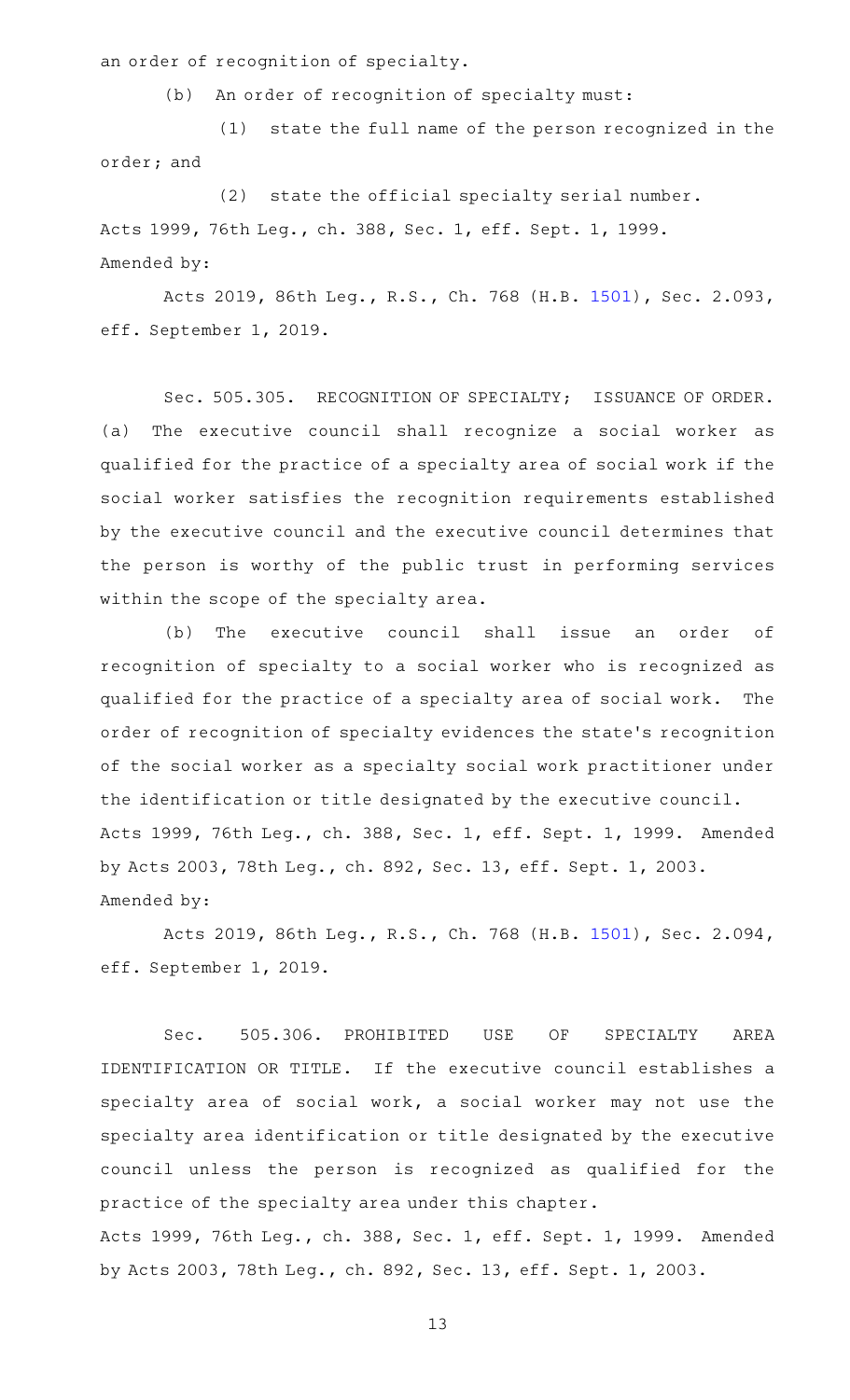#### Amended by:

Acts 2019, 86th Leg., R.S., Ch. 768 (H.B. [1501\)](http://www.legis.state.tx.us/tlodocs/86R/billtext/html/HB01501F.HTM), Sec. 2.095, eff. September 1, 2019.

Sec. 505.307. INDEPENDENT PRACTICE RECOGNITION; MINIMUM QUALIFICATIONS. (a) The executive council shall establish procedures for recognizing a social worker qualified for the independent practice of social work.

(b) A social worker may not be recognized as qualified for the independent practice of social work unless the person satisfies the requirements of social work education, experience, and supervision as determined by the executive council.

Acts 1999, 76th Leg., ch. 388, Sec. 1, eff. Sept. 1, 1999. Amended by Acts 2003, 78th Leg., ch. 892, Sec. 13, eff. Sept. 1, 2003. Amended by:

Acts 2019, 86th Leg., R.S., Ch. 768 (H.B. [1501\)](http://www.legis.state.tx.us/tlodocs/86R/billtext/html/HB01501F.HTM), Sec. 2.096, eff. September 1, 2019.

### SUBCHAPTER G. LICENSE REQUIREMENTS

Sec. 505.351. LICENSE REQUIRED. (a) A person may not use or cause to be used the title "social worker," "licensed baccalaureate social worker," "licensed master social worker," "licensed clinical social worker," or "licensed social worker," or any combination, variation, or abbreviation of those titles, as a professional or business identification, representation, asset, or means of obtaining a benefit unless the person holds an appropriate license issued under this chapter.

(b) A person may not use a title that implies that the person holds a license in social work unless the person holds an appropriate license issued under this chapter.

(c) A person who engages in or attempts to engage in conduct described by this section is considered to be engaged in the practice of social work.

Acts 1999, 76th Leg., ch. 388, Sec. 1, eff. Sept. 1, 1999. Amended by Acts 2003, 78th Leg., ch. 892, Sec. 13, eff. Sept. 1, 2003.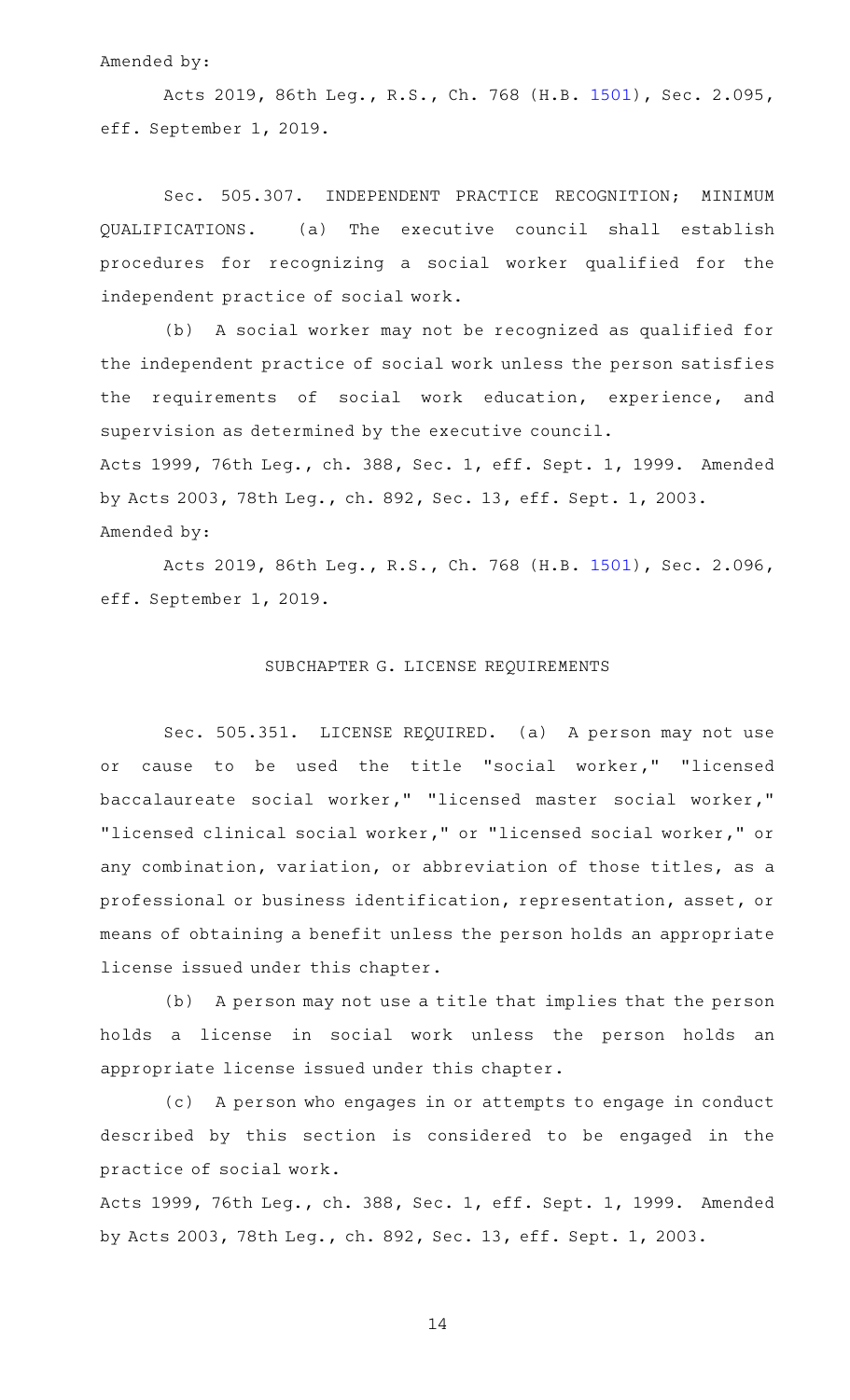Sec. 505.352. LICENSE APPLICATION. A person may apply for a license under this chapter by submitting an application to the executive council. The application must:

(1) be on a form prescribed by the executive council; and

(2) contain statements made under oath regarding the applicant 's education and experience and any other information required by the executive council that qualifies the applicant for a license.

Acts 1999, 76th Leg., ch. 388, Sec. 1, eff. Sept. 1, 1999. Amended by:

Acts 2019, 86th Leg., R.S., Ch. 768 (H.B. [1501\)](http://www.legis.state.tx.us/tlodocs/86R/billtext/html/HB01501F.HTM), Sec. 2.097, eff. September 1, 2019.

Sec. 505.353. ELIGIBILITY. (a) To be eligible for a license under this chapter, an applicant must:

(1) be at least 18 years of age;

 $(2)$  be worthy of the public trust and confidence;

(3) satisfy the education and experience requirements under this section; and

(4) pass the licensing examination conducted by the executive council under Section [505.354](http://www.statutes.legis.state.tx.us/GetStatute.aspx?Code=OC&Value=505.354) and the jurisprudence examination conducted by the executive council under Section [505.3545](http://www.statutes.legis.state.tx.us/GetStatute.aspx?Code=OC&Value=505.3545).

(b) An applicant may take the licensing examination conducted by the executive council under Section [505.354](http://www.statutes.legis.state.tx.us/GetStatute.aspx?Code=OC&Value=505.354) for:

(1) a master social worker license if the applicant possesses a doctoral or master 's degree in social work from a graduate program that is accredited by or is in candidacy for accreditation by the Council on Social Work Education;

(2) a baccalaureate social worker license if the applicant possesses a baccalaureate degree in social work from an educational program that is accredited by or is in candidacy for accreditation by the Council on Social Work Education; or

(3) a clinical social worker license if the applicant possesses a doctoral or master 's degree in social work from an accredited graduate program approved by the executive council and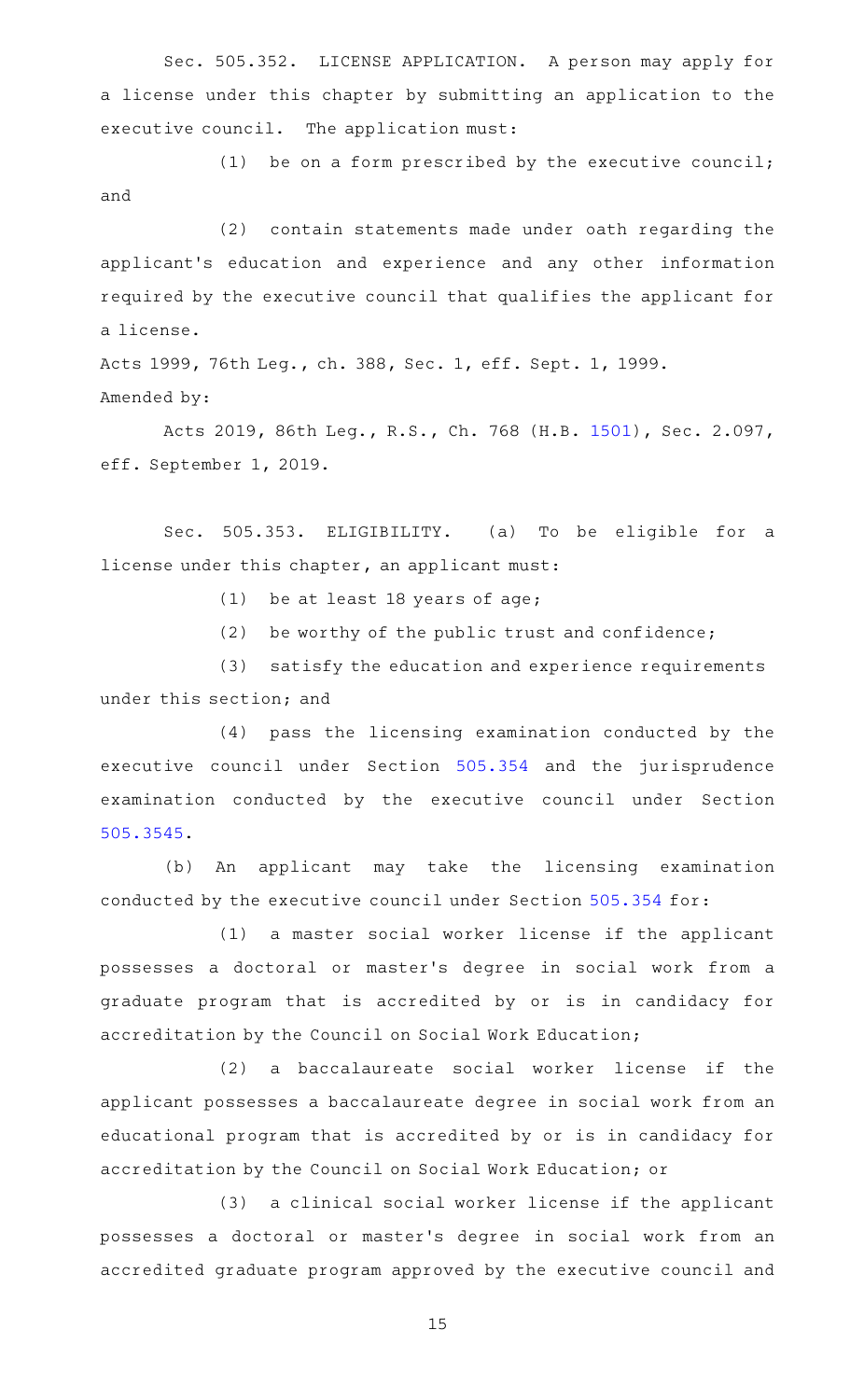meets the qualifications for clinical social work practice as determined by the executive council under this chapter.

(c) The executive council may require an applicant to submit documentary evidence of the quality, scope, and nature of the applicant 's experience and competence to:

(1) determine the credibility and acceptability of the applicant 's professional or technical experience or competence; and

 $(2)$  ensure the public safety, health, and welfare. Acts 1999, 76th Leg., ch. 388, Sec. 1, eff. Sept. 1, 1999. Amended by Acts 2001, 77th Leg., ch. 1420, Sec. 14.269(a), eff. Sept. 1, 2001; Acts 2003, 78th Leg., ch. 892, Sec. 14, eff. Sept. 1, 2003. Amended by:

Acts 2005, 79th Leg., Ch. 707 (S.B. [415\)](http://www.legis.state.tx.us/tlodocs/79R/billtext/html/SB00415F.HTM), Sec. 18, eff. September 1, 2005.

Acts 2011, 82nd Leg., R.S., Ch. 1141 (H.B. [1797](http://www.legis.state.tx.us/tlodocs/82R/billtext/html/HB01797F.HTM)), Sec. 2, eff. June 17, 2011.

Acts 2019, 86th Leg., R.S., Ch. 768 (H.B. [1501\)](http://www.legis.state.tx.us/tlodocs/86R/billtext/html/HB01501F.HTM), Sec. 2.098, eff. September 1, 2019.

Sec. 505.354. EXAMINATION. (a) The board shall prepare an examination to assess an applicant 's qualifications for a license under this chapter. The executive council shall administer the examination at least once each calendar year.

(b) Each license examination shall be conducted in a manner that is determined by the executive council and is fair and impartial to each applicant and school or system of social work.

(c) Applicants may be known to the examiners only by numbers until after the general averages of the applicants' numbers in the class are determined and licenses are issued or denied.

(d) To maintain the highest standards in the social work profession, the scope and content of each examination must be sufficient to ensure professional efficacy and competence.

(e) The executive council shall have the written portion of the examination, if any, validated by an independent testing entity.

Acts 1999, 76th Leg., ch. 388, Sec. 1, eff. Sept. 1, 1999.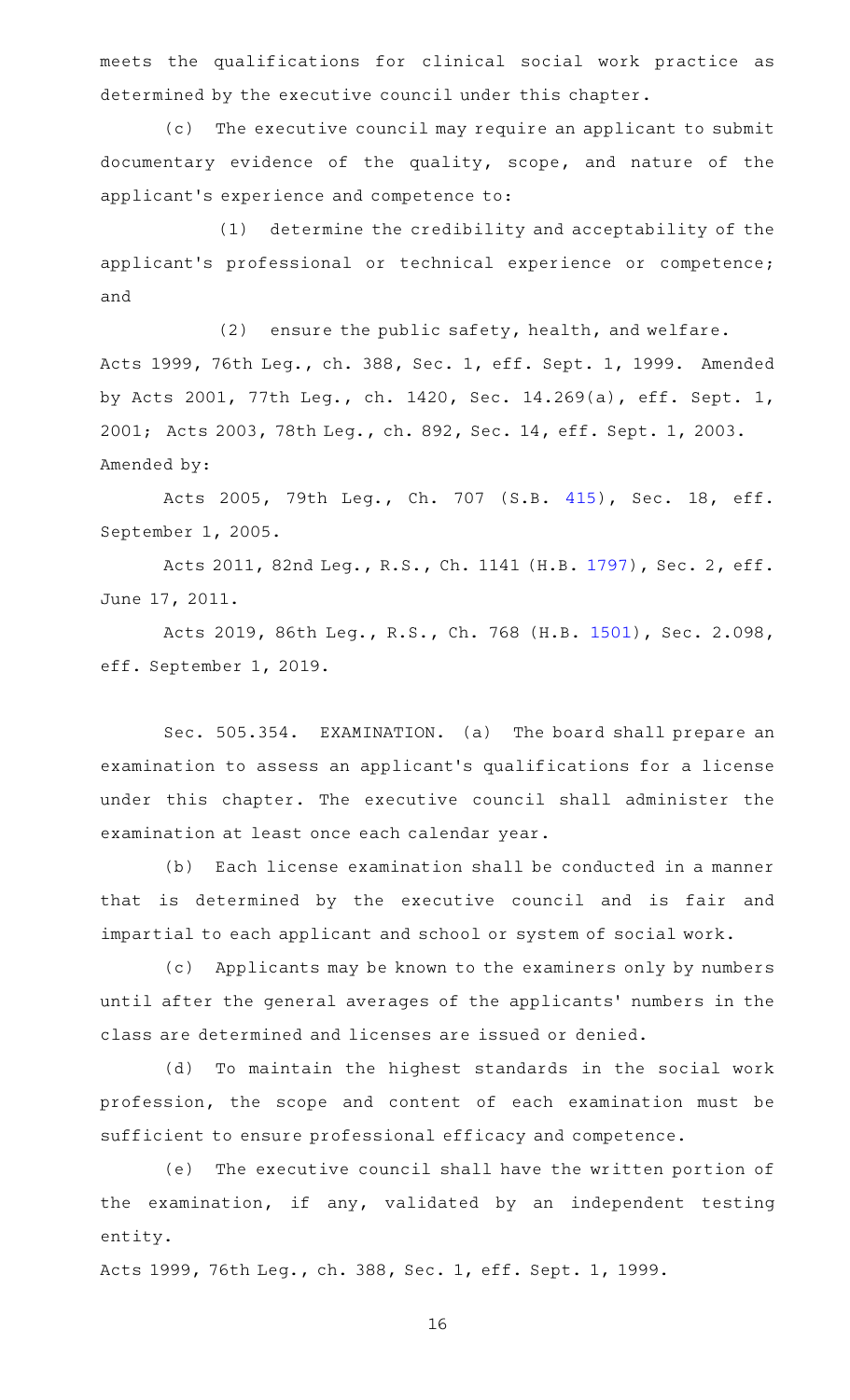#### Amended by:

Acts 2019, 86th Leg., R.S., Ch. 768 (H.B. [1501\)](http://www.legis.state.tx.us/tlodocs/86R/billtext/html/HB01501F.HTM), Sec. 2.099, eff. September 1, 2019.

Sec. 505.3545. JURISPRUDENCE EXAMINATION. (a) The board shall develop a jurisprudence examination to determine an applicant 's knowledge of this chapter, rules adopted under this chapter, and any other applicable laws of this state affecting the applicant 's social work practice. The executive council shall administer the examination at least twice each calendar year.

(b) The executive council shall adopt rules to implement this section, including rules related to the development and administration of the examination, examination fees, guidelines for reexamination, grading the examination, and providing notice of examination results.

Added by Acts 2005, 79th Leg., Ch. 707 (S.B. [415](http://www.legis.state.tx.us/tlodocs/79R/billtext/html/SB00415F.HTM)), Sec. 19, eff. September 1, 2005.

Amended by:

Acts 2019, 86th Leg., R.S., Ch. 768 (H.B. [1501\)](http://www.legis.state.tx.us/tlodocs/86R/billtext/html/HB01501F.HTM), Sec. 2.100, eff. September 1, 2019.

Sec. 505.357. TEMPORARY LICENSE. (a) The executive council shall issue a temporary license to an applicant who:

(1) has not taken the licensing examination under Section [505.354](http://www.statutes.legis.state.tx.us/GetStatute.aspx?Code=OC&Value=505.354) or the jurisprudence examination under Section [505.3545](http://www.statutes.legis.state.tx.us/GetStatute.aspx?Code=OC&Value=505.3545); and

(2) satisfies the requirements for obtaining a license under this chapter other than passing the licensing and jurisprudence examinations.

(b) A temporary license is valid until the results of the first appropriate licensing and jurisprudence examinations given after the date the license is issued are available. Acts 1999, 76th Leg., ch. 388, Sec. 1, eff. Sept. 1, 1999. Amended by:

Acts 2005, 79th Leg., Ch. 707 (S.B. [415\)](http://www.legis.state.tx.us/tlodocs/79R/billtext/html/SB00415F.HTM), Sec. 20, eff. September 1, 2005.

Acts 2019, 86th Leg., R.S., Ch. 768 (H.B. [1501\)](http://www.legis.state.tx.us/tlodocs/86R/billtext/html/HB01501F.HTM), Sec. 2.101,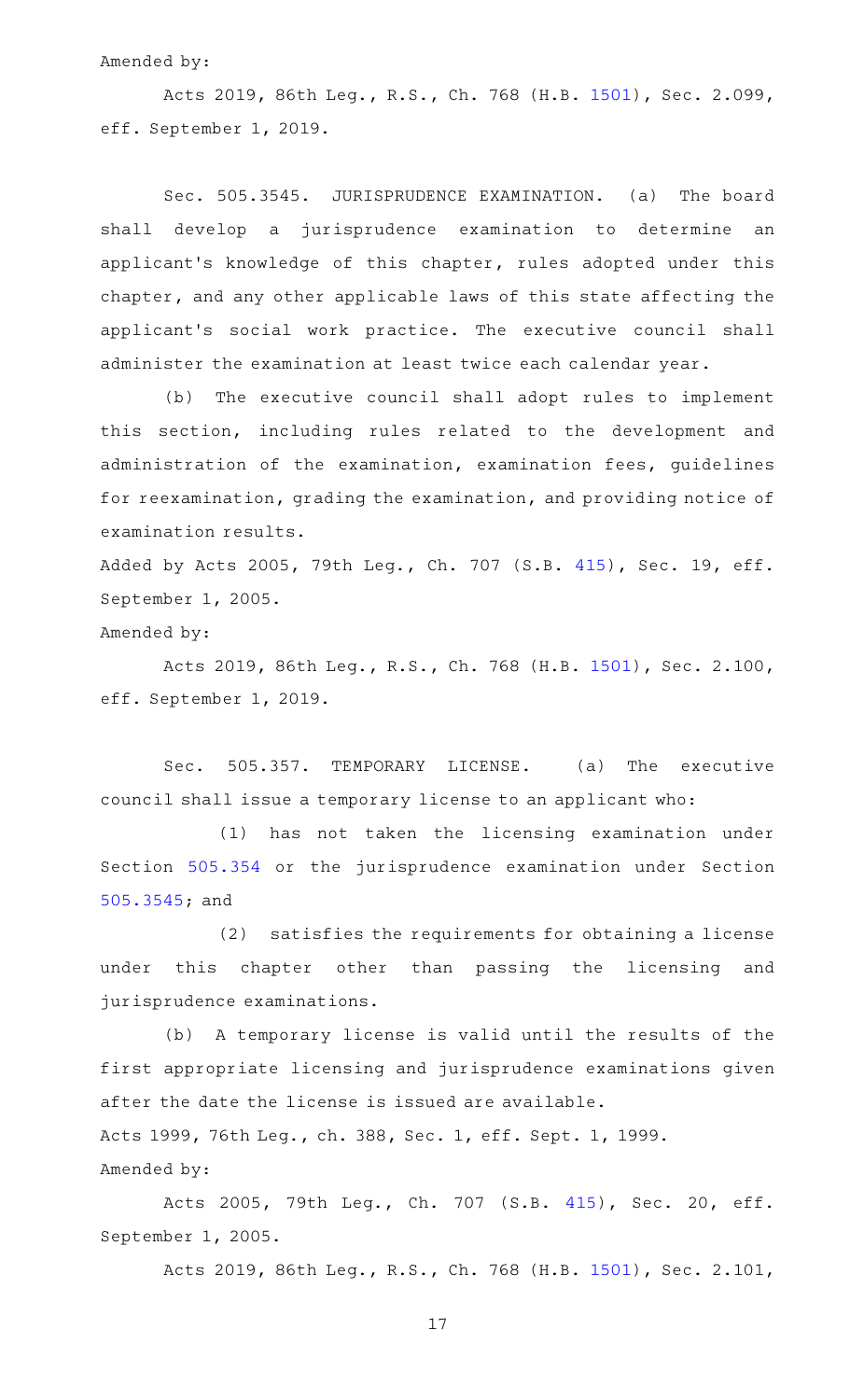eff. September 1, 2019.

Sec. 505.3575. ISSUANCE OF LICENSES TO CERTAIN OUT-OF-STATE APPLICANTS. (a) Notwithstanding any other licensing requirement of this subchapter:

 $(1)$  the executive council may not require an applicant who is licensed in good standing in another state to pass a licensing examination conducted by the executive council under Section [505.354](http://www.statutes.legis.state.tx.us/GetStatute.aspx?Code=OC&Value=505.354) if an applicant with substantially equivalent experience who resides in this state would not be required to take the licensing examination; and

(2) the executive council may issue a license to an applicant who is currently licensed in another state to independently practice social work if:

 $(A)$  after an assessment, the executive council determines that the applicant:

(i) demonstrates sufficient experience and competence;

(ii) has passed the jurisprudence examination conducted by the executive council under Section [505.3545](http://www.statutes.legis.state.tx.us/GetStatute.aspx?Code=OC&Value=505.3545); and

(iii) at the time of the application, is in good standing with the regulatory agency of the state in which the applicant is licensed; and

(B) the applicant presents to the executive council credentials that the applicant obtained from a national accreditation organization and the executive council determines that the requirements to obtain the credentials are sufficient to minimize any risk to public safety.

(b) When assessing the experience and competence of an applicant for the purposes of this section, the executive council may take into consideration any supervision received by the applicant in another state or jurisdiction if the executive council determines that the supervision would be taken into consideration for the purpose of licensing or certification in the state or jurisdiction in which the applicant received the supervision. Added by Acts 2005, 79th Leg., Ch. 707 (S.B. [415](http://www.legis.state.tx.us/tlodocs/79R/billtext/html/SB00415F.HTM)), Sec. 21, eff.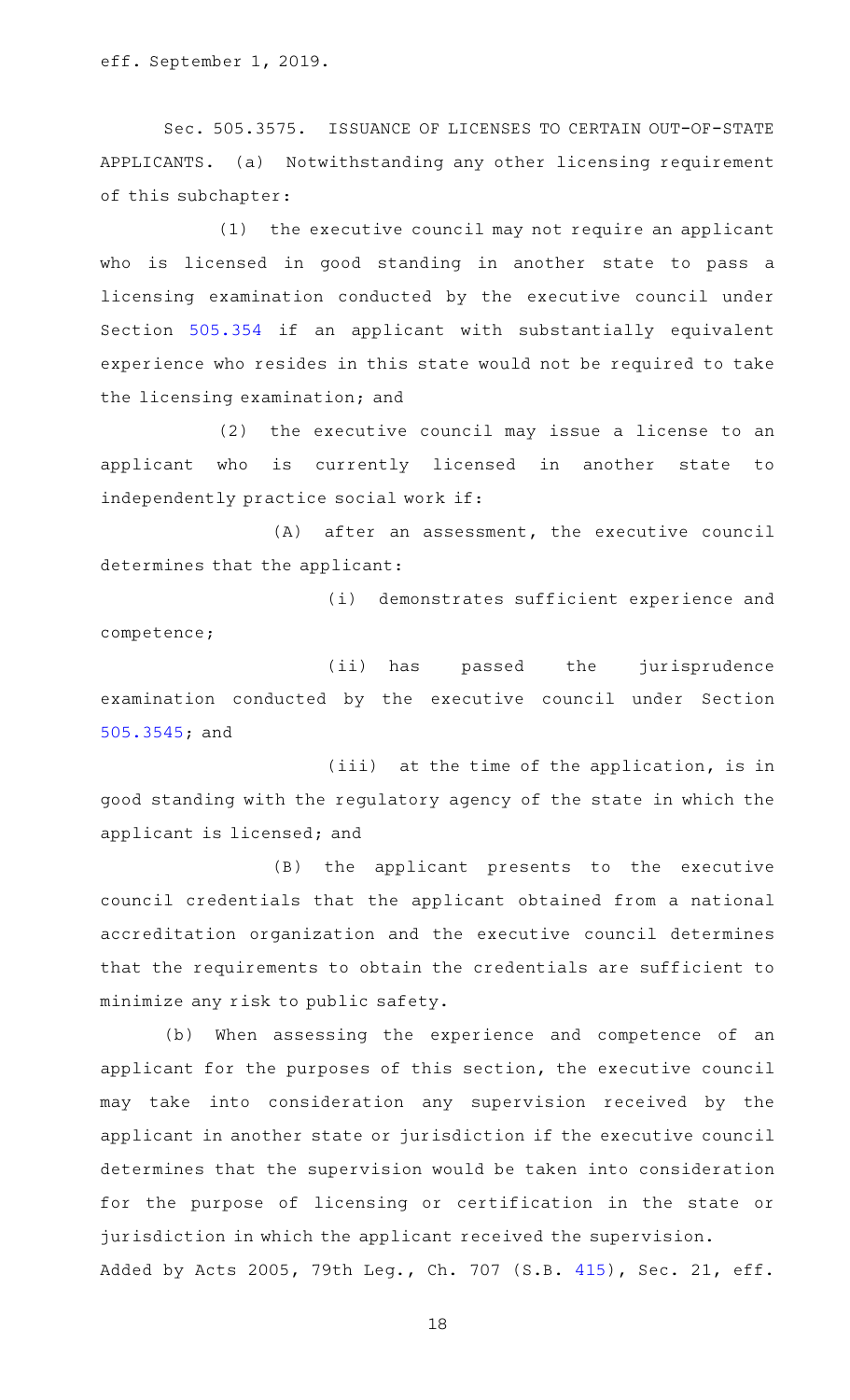September 1, 2005.

#### Amended by:

Acts 2019, 86th Leg., R.S., Ch. 768 (H.B. [1501\)](http://www.legis.state.tx.us/tlodocs/86R/billtext/html/HB01501F.HTM), Sec. 2.102, eff. September 1, 2019.

Sec. 505.358. PROVISIONAL LICENSE. (a) A person may apply for a provisional license as a social worker by paying the appropriate fee and filing an application with the executive council. The executive council may issue a provisional license to a person who meets the requirements of this section.

(b) An applicant for a provisional license must:

(1) be licensed or certified in good standing as a social worker in another state or jurisdiction that has licensing or certification requirements determined by the executive council to be substantially equivalent to the requirements of this chapter;

(2) have passed a national or other examination recognized by the executive council relating to the practice of social work; and

(3) be sponsored by a person licensed under this chapter with whom the provisional license holder may practice social work.

(c) An applicant is not required to comply with Subsection (b)(3) if the executive council determines that compliance constitutes a hardship to the applicant.

(d) A provisional license is valid until the date the executive council approves or denies the provisional license holder 's application for a license under Section [505.359](http://www.statutes.legis.state.tx.us/GetStatute.aspx?Code=OC&Value=505.359). Acts 1999, 76th Leg., ch. 388, Sec. 1, eff. Sept. 1, 1999. Amended by Acts 2003, 78th Leg., ch. 892, Sec. 15, eff. Sept. 1, 2003. Amended by:

Acts 2019, 86th Leg., R.S., Ch. 768 (H.B. [1501\)](http://www.legis.state.tx.us/tlodocs/86R/billtext/html/HB01501F.HTM), Sec. 2.103, eff. September 1, 2019.

Sec. 505.359. ISSUANCE OF LICENSE TO PROVISIONAL LICENSE HOLDER. (a) The executive council shall issue an appropriate license to a provisional license holder:

(1) who passes the licensing examination under Section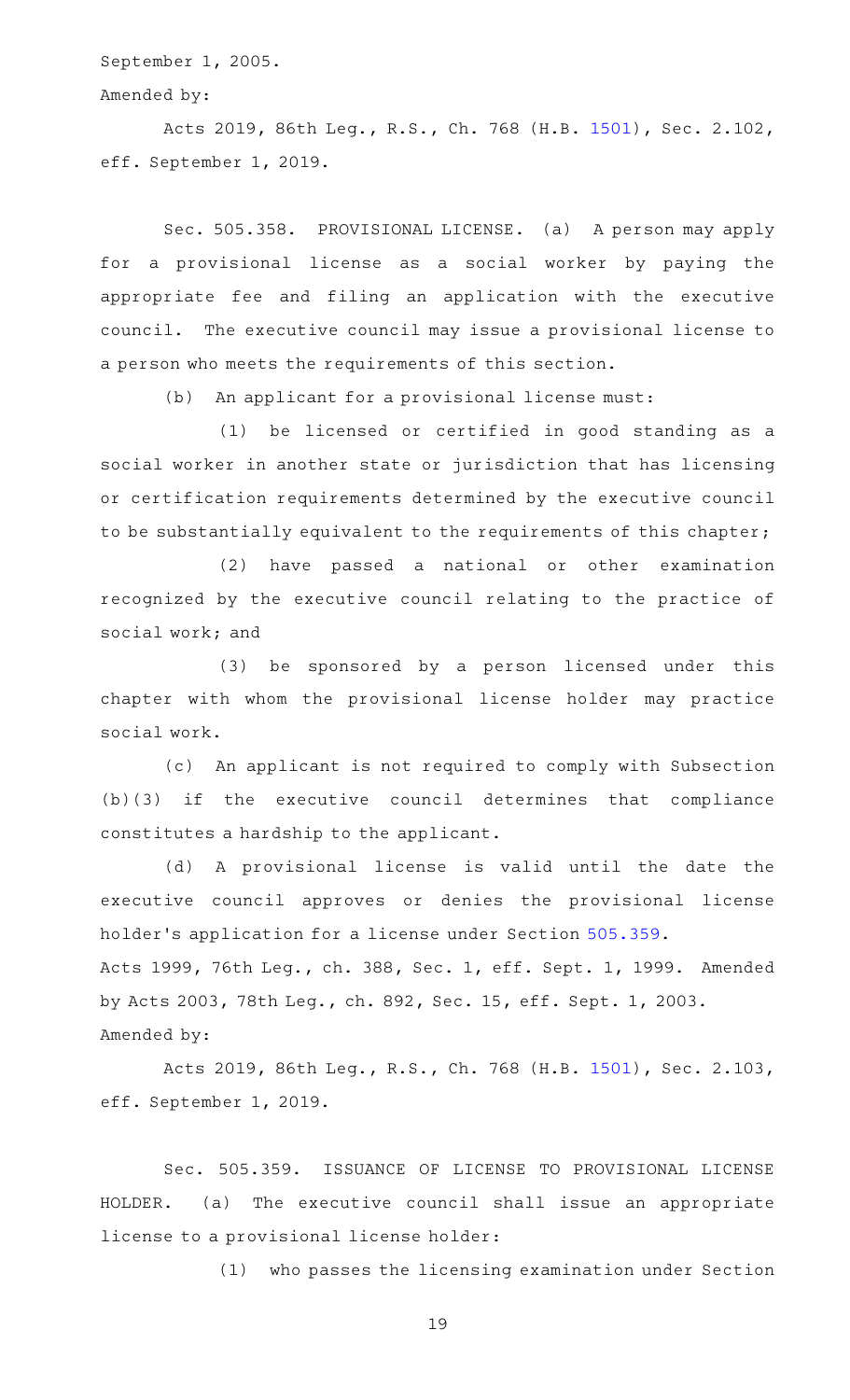[505.354](http://www.statutes.legis.state.tx.us/GetStatute.aspx?Code=OC&Value=505.354) and the jurisprudence examination under Section [505.3545](http://www.statutes.legis.state.tx.us/GetStatute.aspx?Code=OC&Value=505.3545);

 $(2)$  for whom the executive council verifies that the person satisfies the academic and experience requirements under Section [505.353;](http://www.statutes.legis.state.tx.us/GetStatute.aspx?Code=OC&Value=505.353) and

(3) who satisfies any other license requirements under this chapter.

(b) The executive council shall complete the processing of a provisional license holder 's application for a license not later than the 180th day after the date the provisional license is issued or the date licenses are issued after successful completion of the next licensing and jurisprudence examinations, whichever date is later.

(c) The executive council may waive a license requirement for an applicant who is licensed or certified in another state if this state has entered into a reciprocity agreement with that state.

Acts 1999, 76th Leg., ch. 388, Sec. 1, eff. Sept. 1, 1999. Amended by:

Acts 2005, 79th Leg., Ch. 707 (S.B. [415\)](http://www.legis.state.tx.us/tlodocs/79R/billtext/html/SB00415F.HTM), Sec. 22, eff. September 1, 2005.

Acts 2019, 86th Leg., R.S., Ch. 768 (H.B. [1501\)](http://www.legis.state.tx.us/tlodocs/86R/billtext/html/HB01501F.HTM), Sec. 2.104, eff. September 1, 2019.

Sec. 505.360. PROFESSIONAL IDENTIFICATION. (a) A license holder shall use an identification provided by this section:

(1) in the professional use of the license holder's name; and

(2) in connection with any sign, directory, contract, document, pamphlet, stationery, advertisement, signature, or other means of written professional identification.

(b) A licensed master social worker shall use the identification "licensed master social worker" or the initials "LMSW."

(c)AAA licensed baccalaureate social worker shall use the identification "licensed baccalaureate social worker" or the initials "LBSW."

(d) Repealed by Acts 2003, 78th Leg., ch. 892, Sec. 37.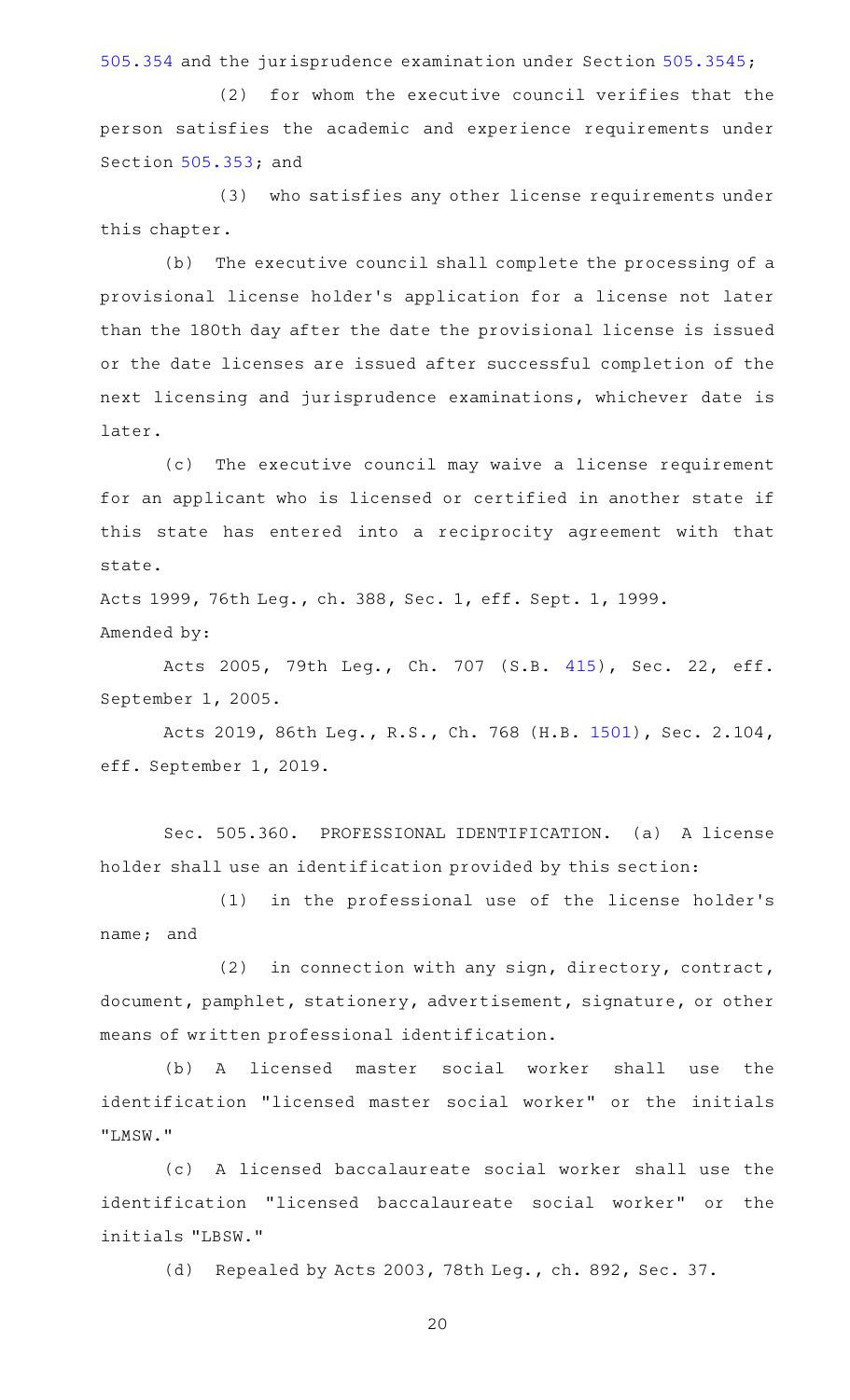(e)AAA licensed clinical social worker shall use the identification "licensed clinical social worker" or the initials "LCSW."

Acts 1999, 76th Leg., ch. 388, Sec. 1, eff. Sept. 1, 1999. Amended by Acts 2003, 78th Leg., ch. 892, Sec. 16, 37, eff. Sept. 1, 2003.

## SUBCHAPTER H. RENEWAL OF LICENSE AND ORDER OF RECOGNITION OF SPECIALTY

Sec. 505.401. TERM OF LICENSE; STAGGERED EXPIRATION DATES. (a) A license issued under this chapter is valid for two years.

 $(a-1)$  The executive council by rule shall adopt a system under which licenses and orders of recognition of specialty expire on various dates during the year.

(b) In the year in which the expiration date of an order of recognition of specialty is changed, the total renewal fee is payable.

Acts 1999, 76th Leg., ch. 388, Sec. 1, eff. Sept. 1, 1999. Amended by:

Acts 2015, 84th Leg., R.S., Ch. 1 (S.B. [219](http://www.legis.state.tx.us/tlodocs/84R/billtext/html/SB00219F.HTM)), Sec. 5.122, eff. April 2, 2015.

Acts 2019, 86th Leg., R.S., Ch. 768 (H.B. [1501\)](http://www.legis.state.tx.us/tlodocs/86R/billtext/html/HB01501F.HTM), Sec. 2.105, eff. September 1, 2019.

Sec. 505.405. GROUNDS FOR REFUSING RENEWAL. The executive council may refuse to renew the license of a person who fails to pay an administrative penalty imposed under Subchapter [H](http://www.statutes.legis.state.tx.us/GetStatute.aspx?Code=OC&Value=507.351), Chapter [507](http://www.statutes.legis.state.tx.us/GetStatute.aspx?Code=OC&Value=507), unless enforcement of the penalty is stayed or a court has ordered that the administrative penalty is not owed.

Added by Acts 2005, 79th Leg., Ch. 707 (S.B. [415](http://www.legis.state.tx.us/tlodocs/79R/billtext/html/SB00415F.HTM)), Sec. 25, eff. September 1, 2005.

Amended by:

Acts 2019, 86th Leg., R.S., Ch. 768 (H.B. [1501\)](http://www.legis.state.tx.us/tlodocs/86R/billtext/html/HB01501F.HTM), Sec. 2.106, eff. September 1, 2019.

#### SUBCHAPTER I. DISCIPLINARY ACTION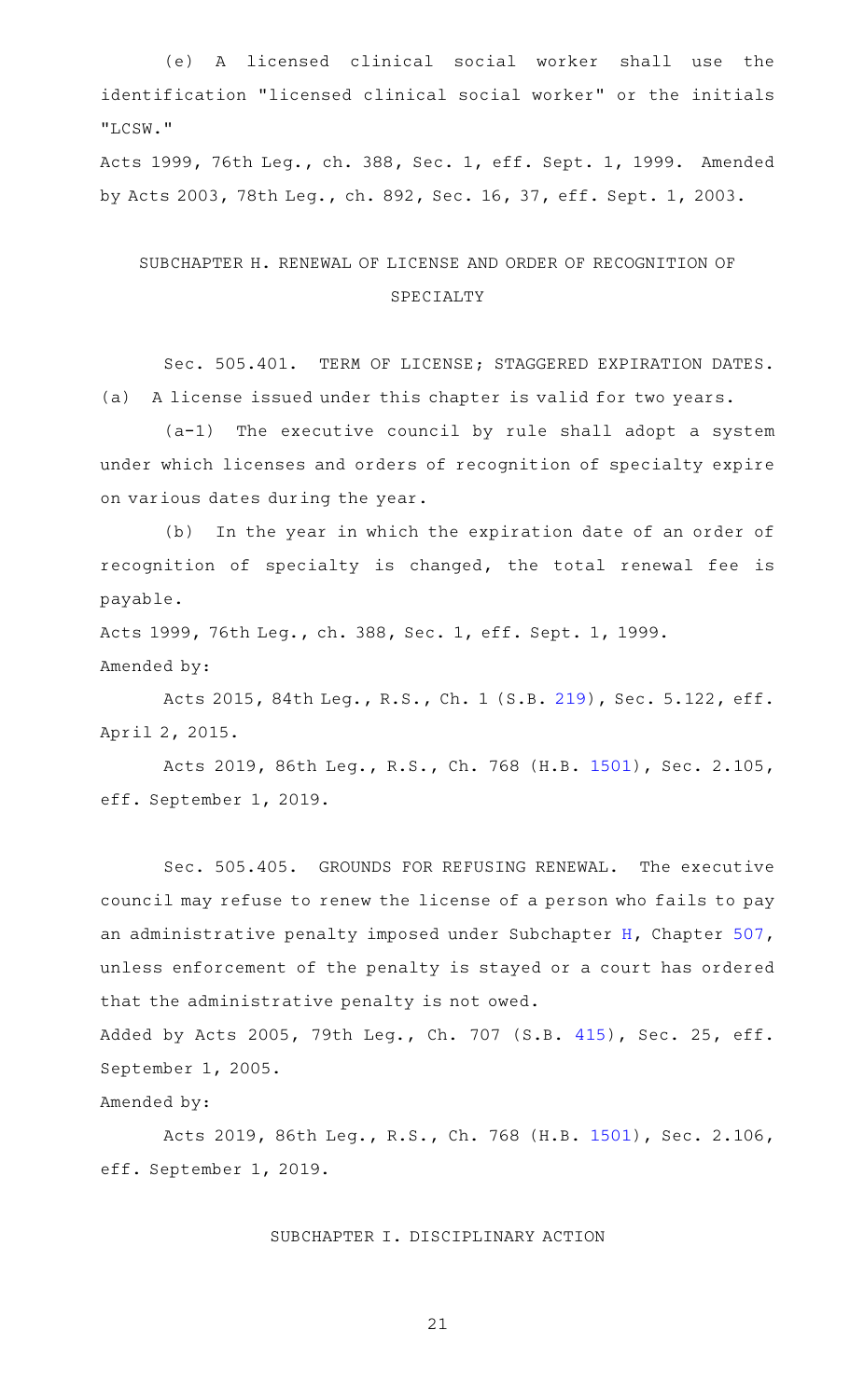Sec. 505.451. GROUNDS FOR DISCIPLINARY ACTION. The executive council shall take disciplinary action under Subchapter [G,](http://www.statutes.legis.state.tx.us/GetStatute.aspx?Code=OC&Value=507.301) Chapter [507,](http://www.statutes.legis.state.tx.us/GetStatute.aspx?Code=OC&Value=507) against a person for:

(1) violating this chapter or a rule adopted under this chapter;

(2) circumventing or attempting to circumvent the requirements of this chapter or a rule adopted under this chapter;

(3) directly or indirectly participating in a scheme to evade the requirements of this chapter or a rule adopted under this chapter;

(4) engaging in unethical conduct;

(5) engaging in conduct that discredits or tends to discredit the social work profession;

(6) performing an act, allowing an omission, or making an assertion or representation that is fraudulent, deceitful, or misleading or that tends to create a misleading impression;

(7) knowingly associating with or permitting the use of a license holder 's professional services or identification in connection with an enterprise that the person knows or should have known in the exercise of reasonable diligence violates this chapter or a rule adopted under this chapter;

(8) knowingly associating with or permitting the use of a license holder's name, professional services or identification, or endorsement in connection with an enterprise that the person knows or should have known in the exercise of reasonable diligence is a trade, business, or professional practice of a fraudulent, deceitful, or misleading nature;

(9) directly or indirectly revealing or causing to be revealed a confidential communication transmitted to the license holder by a client or other recipient of the license holder 's services unless revealing the communication is required by law;

(10) having been denied an application for a license or certificate to practice social work in another jurisdiction for a reason that the executive council determines would be a violation of this chapter or a rule adopted under this chapter;

(11) holding a license or certificate in another jurisdiction that is suspended or revoked for a reason that the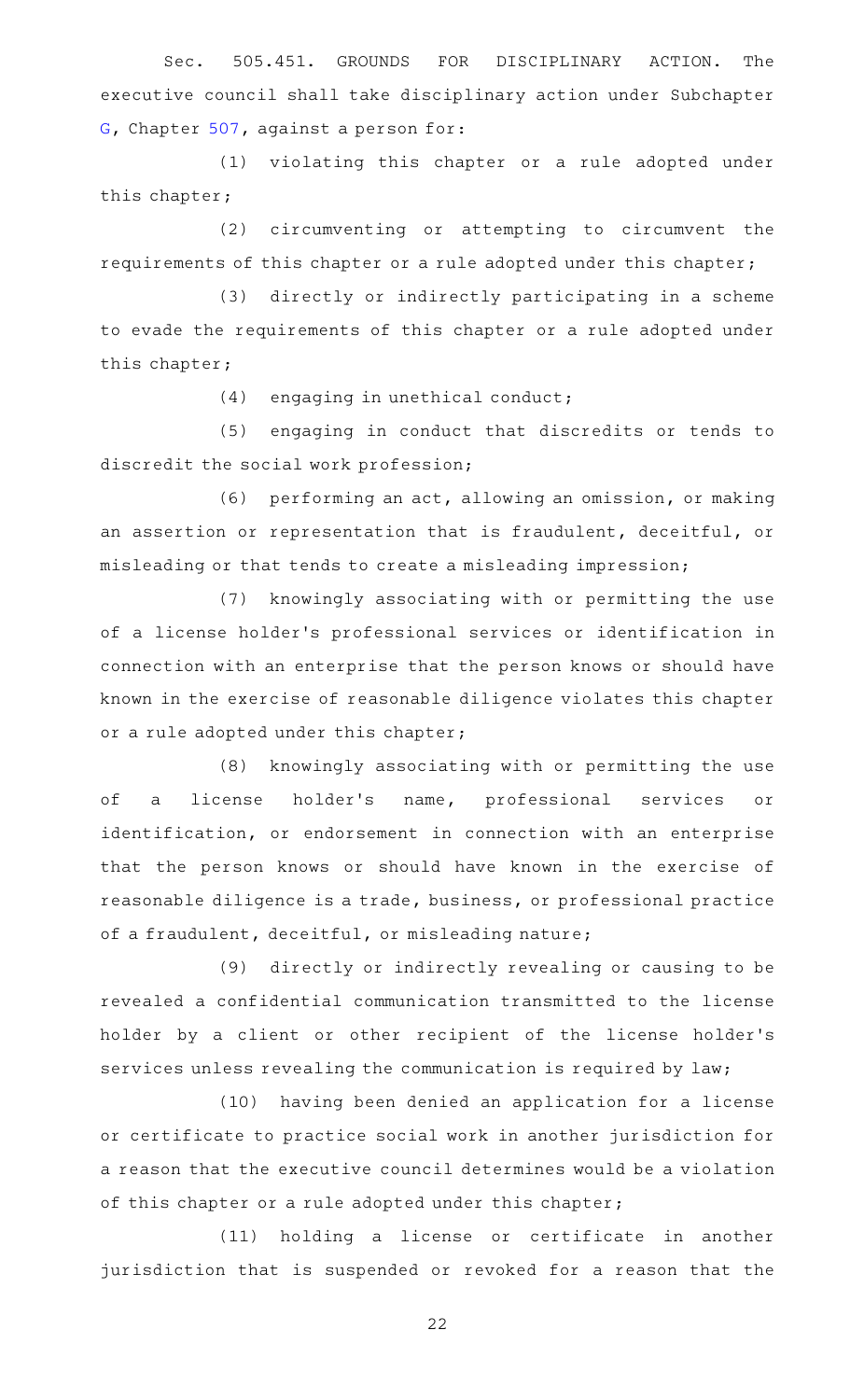executive council determines would be a violation of this chapter or a rule adopted under this chapter;

(12) having been convicted of a felony in this state, another state, or the United States;

(13) refusing to perform an act or service within the scope of the license holder 's license solely because of the recipient 's age, sex, race, religion, national origin, color, or political affiliation; or

(14) committing an act for which liability exists under Chapter [81,](http://www.statutes.legis.state.tx.us/GetStatute.aspx?Code=CP&Value=81) Civil Practice and Remedies Code. Acts 1999, 76th Leg., ch. 388, Sec. 1, eff. Sept. 1, 1999. Amended by:

Acts 2005, 79th Leg., Ch. 707 (S.B. [415\)](http://www.legis.state.tx.us/tlodocs/79R/billtext/html/SB00415F.HTM), Sec. 26, eff. September 1, 2005.

Acts 2019, 86th Leg., R.S., Ch. 768 (H.B. [1501\)](http://www.legis.state.tx.us/tlodocs/86R/billtext/html/HB01501F.HTM), Sec. 2.108, eff. September 1, 2019.

Sec. 505.454. SANCTIONS FOR HOLDER OF EXPIRED LICENSE OR ORDER OF RECOGNITION OF SPECIALTY. (a) A person who holds an expired license or order of recognition of specialty under this chapter is subject to a sanction under this chapter if the executive council determines that the person violated this chapter or a rule adopted under this chapter during the period in which the license or order was valid.

(b) Repealed by Acts 2019, 86th Leg., R.S., Ch. 768 (H.B. [1501](http://www.legis.state.tx.us/tlodocs/86R/billtext/html/HB01501F.HTM)), Sec. 2.113(107), eff. September 1, 2019. Acts 1999, 76th Leg., ch. 388, Sec. 1, eff. Sept. 1, 1999. Amended by:

Acts 2019, 86th Leg., R.S., Ch. 768 (H.B. [1501\)](http://www.legis.state.tx.us/tlodocs/86R/billtext/html/HB01501F.HTM), Sec. 2.109, eff. September 1, 2019.

Acts 2019, 86th Leg., R.S., Ch. 768 (H.B. [1501\)](http://www.legis.state.tx.us/tlodocs/86R/billtext/html/HB01501F.HTM), Sec. 2.113(107), eff. September 1, 2019.

Sec. 505.458. REFUND. (a) Subject to Subsection (b), the executive council may order a license holder to pay a refund to a consumer as provided in an agreement resulting from an informal settlement conference instead of or in addition to imposing an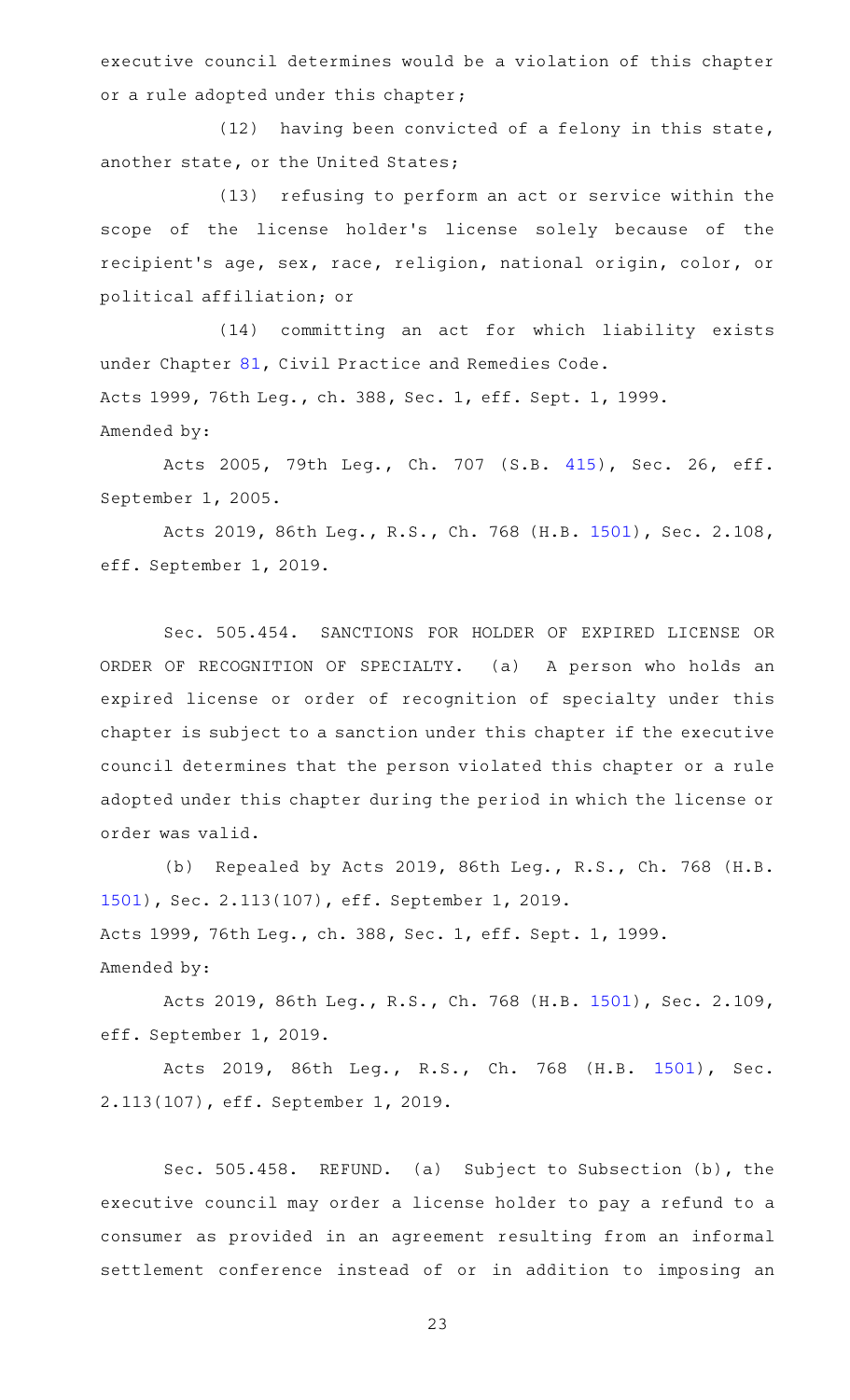administrative penalty under this chapter.

(b) The amount of a refund ordered as provided in an agreement resulting from an informal settlement conference may not exceed the amount the consumer paid to the license holder for a service regulated by this chapter. The executive council may not require payment of other damages or estimate harm in a refund order. Added by Acts 2005, 79th Leg., Ch. 707 (S.B. [415](http://www.legis.state.tx.us/tlodocs/79R/billtext/html/SB00415F.HTM)), Sec. 27, eff. September 1, 2005.

#### Amended by:

Acts 2019, 86th Leg., R.S., Ch. 768 (H.B. [1501\)](http://www.legis.state.tx.us/tlodocs/86R/billtext/html/HB01501F.HTM), Sec. 2.110, eff. September 1, 2019.

## SUBCHAPTER J. PENALTIES AND ENFORCEMENT PROVISIONS

Sec. 505.502. PROHIBITED CONDUCT BY BUSINESS OR PROFESSIONAL ENTITY. (a) Except as provided by Subsection (b), a business or professional entity may not:

(1) represent itself or another to the public as being engaged in the practice of social work or as offering social work services under an assumed, trade, business, professional, partnership, or corporate name or title;

(2) directly or indirectly use or cause to be used the term "social work," "social work services," "social work, inc.," "social workers," "licensed social workers," "licensed baccalaureate social workers," "licensed master social workers," "licensed clinical social workers," "LMSW," "LSW," "LBSW," or "LCSW," or any combination, abbreviation, or variation of those terms; or

(3) directly or indirectly use or cause to be used a term listed in Subdivision (2) in combination with any other word, letter, initial, sign, legend, or symbol on, in, or directly or indirectly as a part of:

(A) any sign, directory, contract, pamphlet, stationery, advertisement, or other document;

(B) a signature; or

(C) a trade, assumed, corporate, or other business or professional name.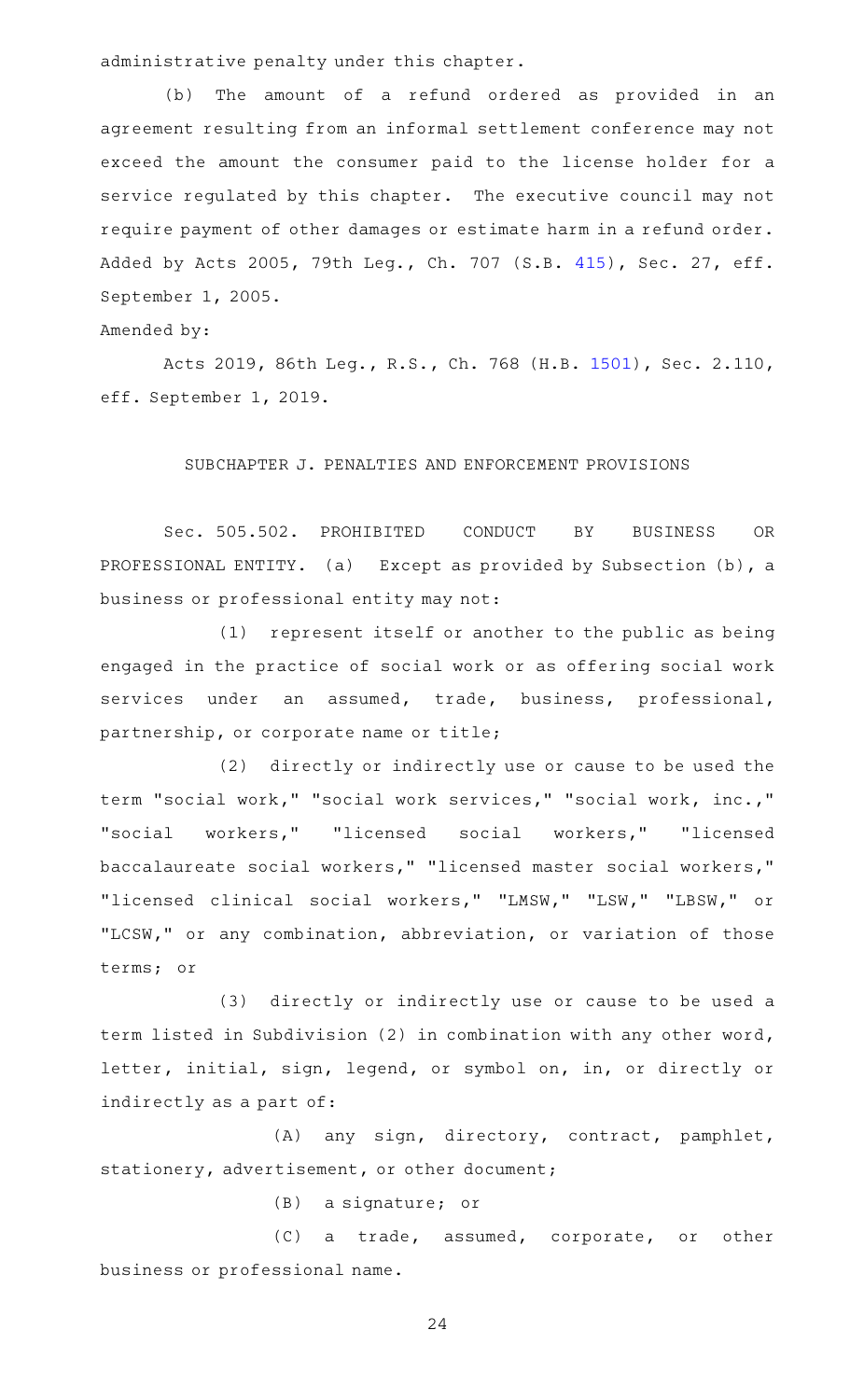(b) A business or professional entity may engage in conduct described by Subsection (a) if:

(1) the entity is actively engaged in the practice of social work; and

(2) the social work services that constitute the entity's practice are:

(A) personally performed by a social worker who is practicing in accordance with this chapter; or

(B) performed under the supervision of a licensed baccalaureate social worker, licensed master social worker, or licensed clinical social worker.

Acts 1999, 76th Leg., ch. 388, Sec. 1, eff. Sept. 1, 1999. Amended by Acts 2003, 78th Leg., ch. 892, Sec. 18, eff. Sept. 1, 2003.

Sec. 505.505. APPEAL BOND NOT REQUIRED. The executive council is not required to post an appeal bond in any action arising under this chapter.

Acts 1999, 76th Leg., ch. 388, Sec. 1, eff. Sept. 1, 1999. Amended by:

Acts 2019, 86th Leg., R.S., Ch. 768 (H.B. [1501\)](http://www.legis.state.tx.us/tlodocs/86R/billtext/html/HB01501F.HTM), Sec. 2.111, eff. September 1, 2019.

Text of section as added by Acts 2003, 78th Leg., ch. 892, Sec. 19 For text of section as added by Acts 2003, 78th Leg., ch. 326, Sec.

12, see other Sec. 505.507.

Sec. 505.507. CRIMINAL PENALTY. (a) A person commits an offense if the person knowingly acts as a social worker without holding a license required under this chapter.

(b) An offense under Subsection (a) is a Class B misdemeanor.

Added by Acts 2003, 78th Leg., ch. 892, Sec. 19, eff. Sept. 1, 2003.

Sec. 505.506. REPRESENTATION BY ATTORNEY GENERAL. The attorney general shall represent the executive council in an action brought to enforce this chapter.

Acts 1999, 76th Leg., ch. 388, Sec. 1, eff. Sept. 1, 1999. Amended by: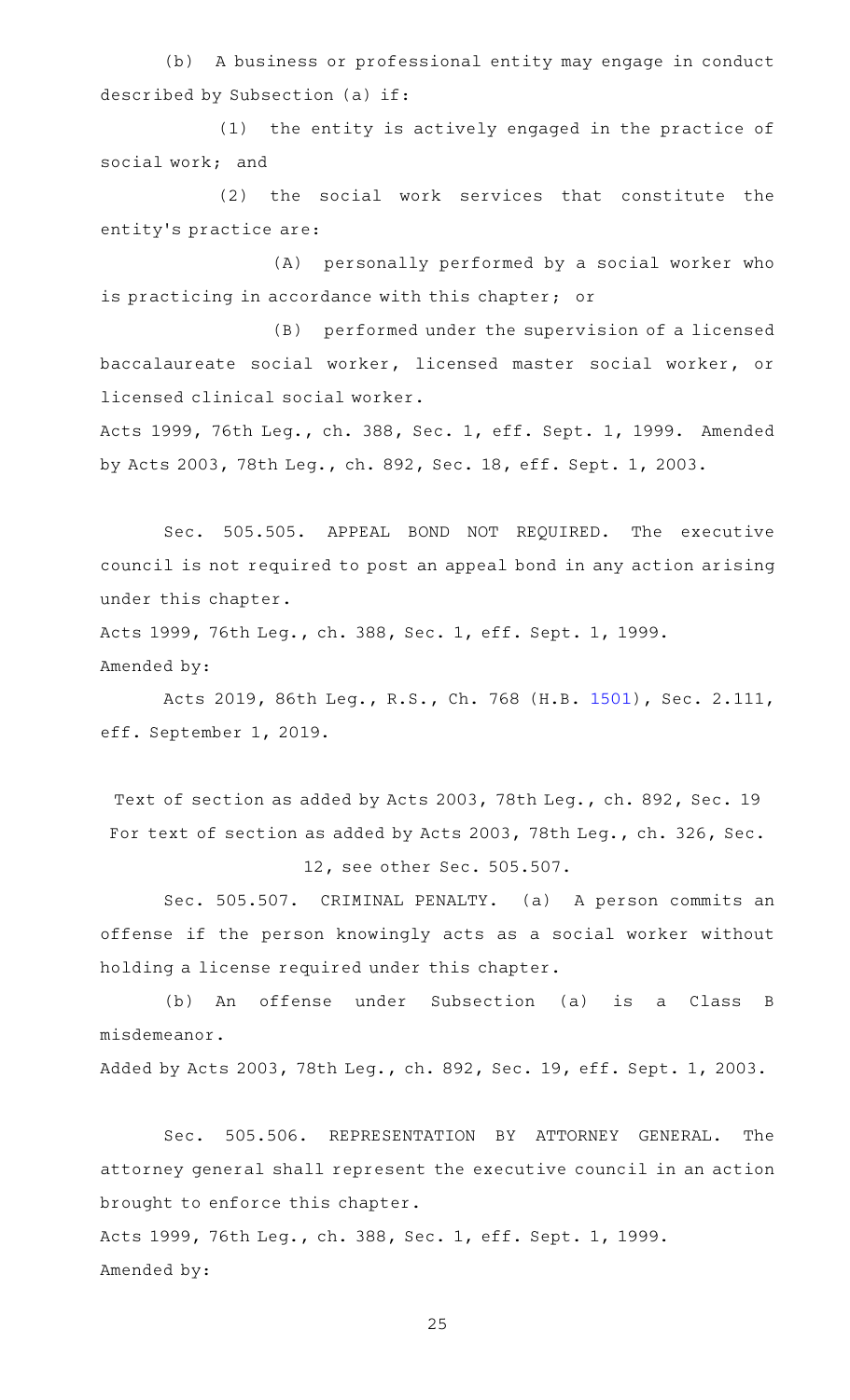Acts 2019, 86th Leg., R.S., Ch. 768 (H.B. [1501\)](http://www.legis.state.tx.us/tlodocs/86R/billtext/html/HB01501F.HTM), Sec. 2.112, eff. September 1, 2019.

Text of section as added by Acts 2003, 78th Leg., ch. 326, Sec. 12 For Text of section as added by Acts 2003, 78th Leg., ch. 892, Sec.

## 19, see other Sec. 505.507.

Sec. 505.507. CRIMINAL PENALTY. (a) A person required to hold a license under this chapter commits an offense if the person knowingly acts as a social worker without holding a license issued under this chapter.

(b)AAAn offense under Subsection (a) is a Class A misdemeanor.

Added by Acts 2003, 78th Leg., ch. 326, Sec. 12, eff. Sept. 1, 2003.

#### SUBCHAPTER L. REPORTS OF CERTAIN VIOLATIONS

Sec. 505.601. REPORT OF VIOLATION. In a written, signed report to the appropriate licensing board, agency, or facility, a person licensed under this chapter may report an incident that the person has reasonable cause to believe has exposed a client to substantial risk of harm, including:

(1) a failure to provide care that conforms to the minimum standards of acceptable and prevailing professional practice;

(2) illegal billing practices; or

(3) falsification of records.

Added by Acts 2001, 77th Leg., ch. 1420, Sec. 14.272(a), eff. Sept. 1, 2001.

Sec. 505.602. REPORTING IMMUNITY. A person who, without malice, makes a report authorized, or reasonably believed to be authorized, under this subchapter:

 $(1)$  is immune from civil liability; and

(2) may not be subjected by the person's employer to other retaliatory action as a result of making the report. Added by Acts 2001, 77th Leg., ch. 1420, Sec. 14.272(a), eff. Sept. 1, 2001.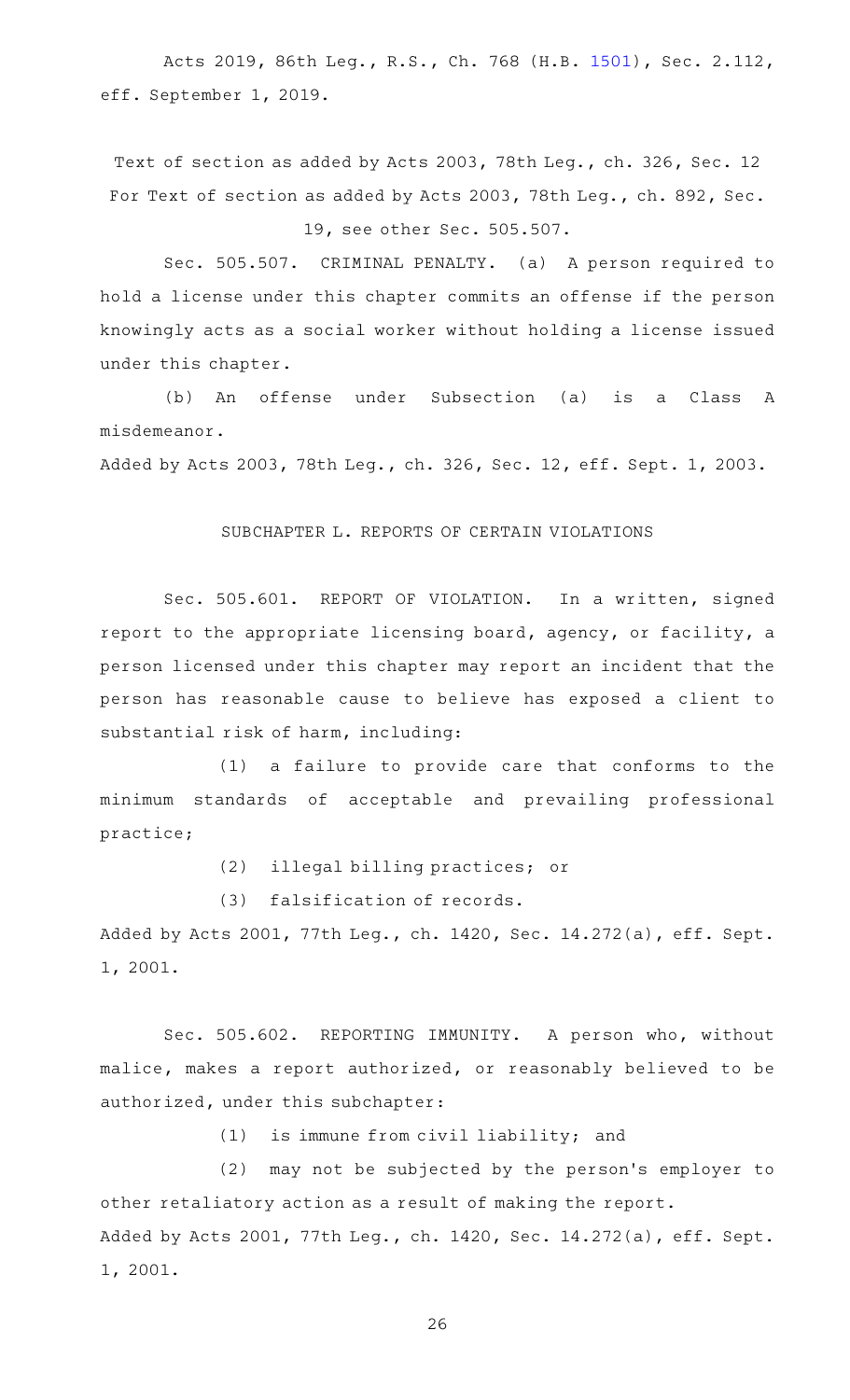Sec. 505.603. CAUSE OF ACTION FOR RETALIATION. (a) A person named as a defendant in a civil action or subjected by the person 's employer to other retaliatory action as a result of filing a report authorized, or reasonably believed to be authorized, under this subchapter may file a counterclaim in the pending action or prove a cause of action in a subsequent suit to recover defense costs, including reasonable attorney 's fees and actual and punitive damages, if the suit or retaliatory action is determined to be frivolous, unreasonable, or taken in bad faith.

(b) A person may not suspend or terminate the employment of, or otherwise discipline or discriminate against, a person who makes a report, without malice, under this subchapter.

(c) A person who makes a report under this subchapter has a cause of action against a person who violates Subsection (b) and may recover:

 $(1)$  the greater of:

(A) actual damages, including damages for mental anguish even if no other injury is shown; or

- $(B)$  \$1,000;
- (2) exemplary damages;
- $(3)$  court costs; and
- (4) reasonable attorney's fees.

(d) In addition to the amount recovered under Subsection (c), a person whose employment is suspended or terminated in violation of this section is entitled to:

(1) reinstatement in the employee's former position or severance pay in an amount equal to three months of the employee 's most recent salary; and

(2) compensation for wages lost during the period of suspension or termination.

(e) A person who brings an action under this section has the burden of proof. It is a rebuttable presumption that the person's employment was suspended or terminated for making a report under this subchapter if:

(1) the person was suspended or terminated within 60 days after the date the report was made; and